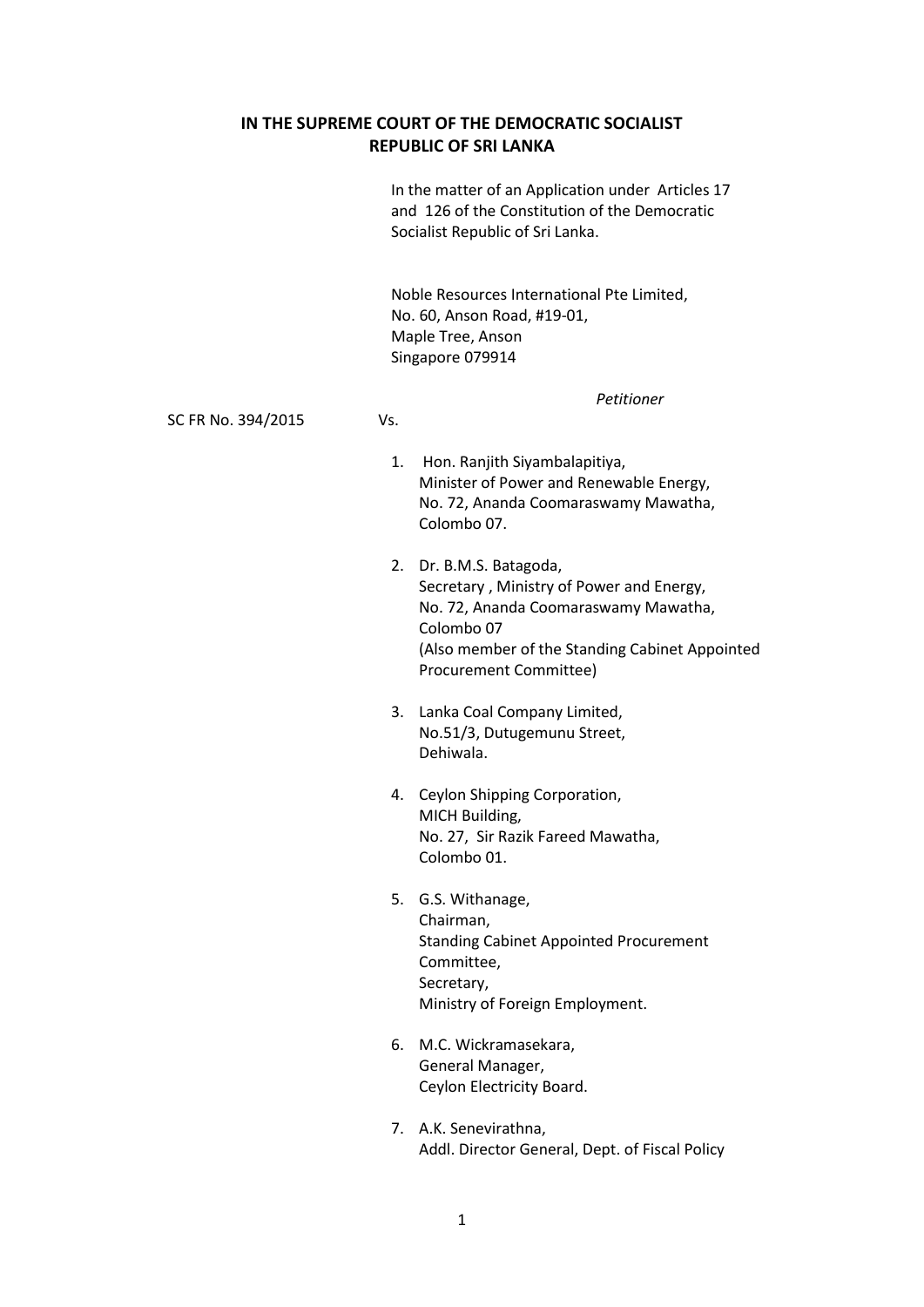- 8. G.R.L. Wasantha, Director ( Finance), Sri Lanka Air Force.
- 9. S.A.N. Saranatissa, Additional Secretary (Administration and Procurement) , Ministry of Power and Energy,  $[5<sup>th</sup>$  Respondent being the Chairman and the  $6<sup>th</sup>$ ,  $7<sup>th</sup>$ , 8<sup>th</sup> and 9<sup>th</sup> Respondents being the other members of the Standing Cabinet Appointed Procurement Committee SCAPC)] All of No. 72, Ananda Coomaraswamy Mawatha, Colombo 07.
- 10. D.K.B.S. Thilakasena, Chairman, Technical Evaluation Committee

Additional General Manager (Corporate Strategy) Ceylon Electricity Board.

- 11. S.M.D.M. Dharmapriya, General Manager, Ceylon Shipping Corporation Ltd.
- 12. P.K.A. Sisara, Manager (Finance), Lanka Coal Company (Pvt) Ltd.
- 13. P.G.P. Indrasiri, DGM (LVPS) Ceylon Electricity Board.
- 14. S.M. Piyatissa, Addl. Director General, Department of National Budget.
- 15. Duminda Premarathna, Deputy Director, Board of Investment of Sri Lanka.
- 16. P.K.Kulatunga, AFM (Corporate), Ceylon Electricity Board.
- 17. M.G.A. Goonatileke, Director (Technical), Ministry of Power and Energy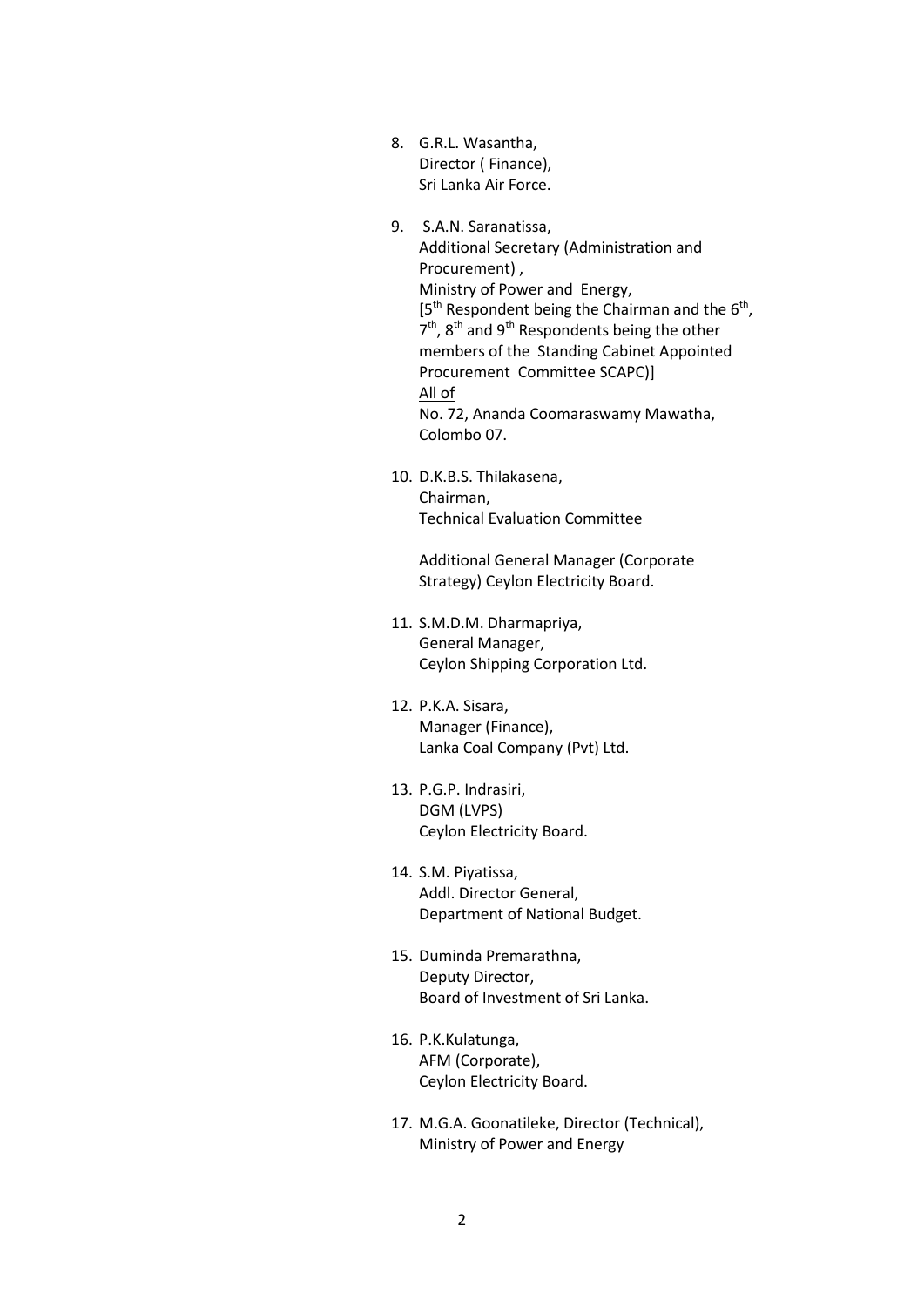18. S.A.R. Jayawardena, Manager (Procurement), Lanka Coal Company (Pvt) Limited.

> $[10^{th}$  Respondent being the Chairman and the  $11^{th}$  to 18<sup>th</sup> Respondents being members of the Technical Evaluation Committee (TEC)]

No. 72, Ananda Coomaraswamy i Mawatha, Colombo 7.

- 19. Retd. Justice Hector Yapa
- 20. P.A. Prematilaka
- 21. C. Maliyadda

[19<sup>th</sup> Respondent being the Chairman and the 20<sup>th</sup> and 21<sup>st</sup> Respondents being members of the Procurement Appeals Board (PAB)]

All of Procurement Appeals Board , Presidential Secretariat, Colombo 1.

- 22. Swiss Singapore Overseas Enterprises Pte Limited 65 Chulia Street #48-05 OCBC Centre Singapore 049513
- 23. SUEK AG Vadianstrasse 59 9000, St. Gallen Switzerland
- 24. Trafigura Pte Limited 10 Collyer Quay #29-00 Ocean Financial Centre Singapore 049315
- 25. Adani Global Pte Limited 80, Raffles Place #33-20 UOB Plaza II Singapore 048624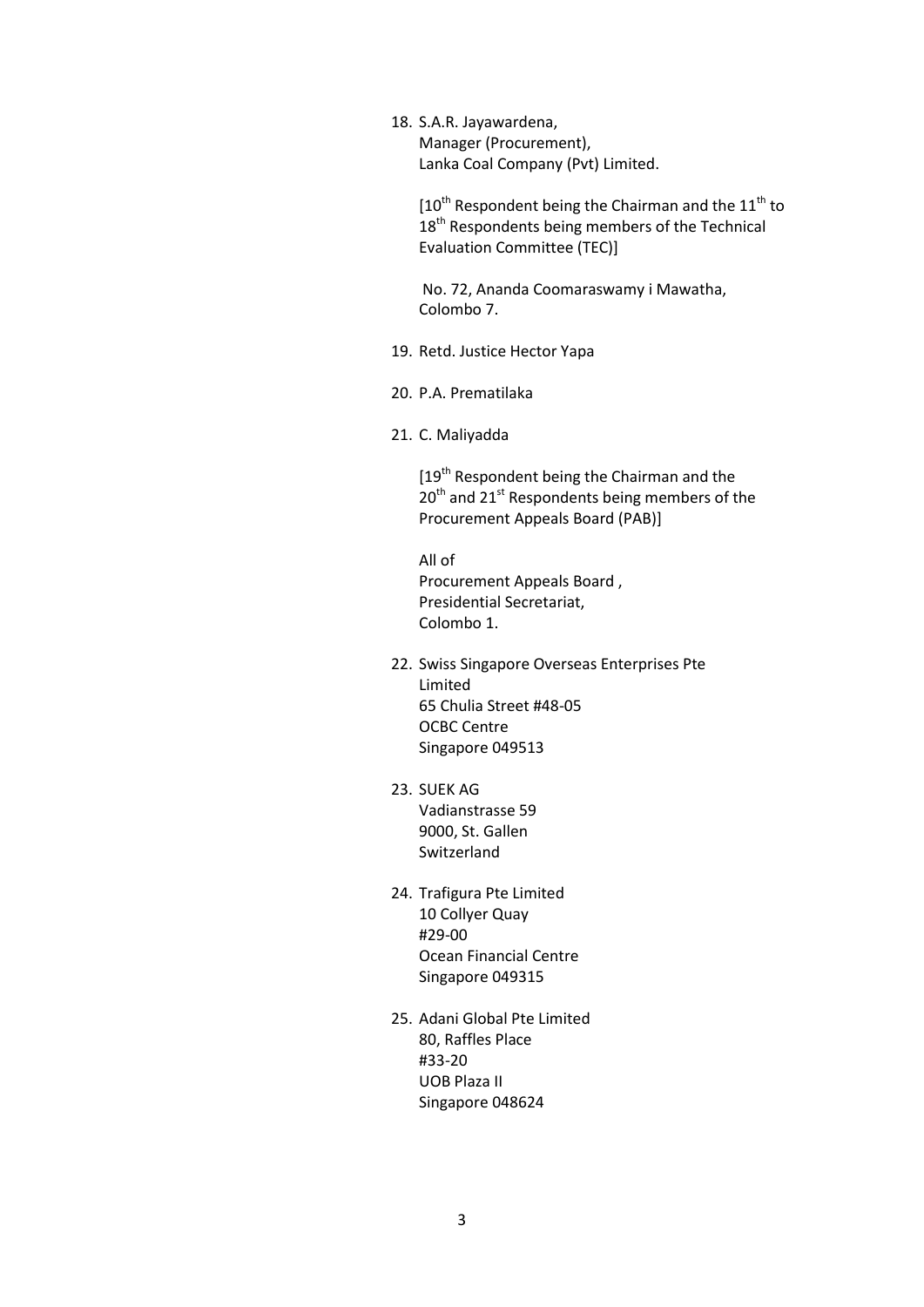- 26. Liberty Commodities Limited 7, Hertford Street London WIJ 7RH United Kingdom
- 27. H E Maithripala Sirisena Minister of Defence and Mahaweli Development and Environment
- 28. Hon. Ranil Wickramasinghe, Minister of Policy Planning and Economic Affairs, Child, Youth and Cultural Affairs.
- 29. Hon. John Amarathunga, Minister of Tourism Development and Christian Religious Affairs
- 30. Hon. Gamini Jayawickrame Perera, Minister of Sustainable Development and Wild life,
- 31. Hon. Nimal Siripala de Silva, Minister of Transport
- 32. Hon. Mangala Samaraweera Minister of Foreign Affairs
- 33. Hon. S.B. Dissanayake, Minister of Social Empowerment and Welfare
- 34. Hon. W.D.J. Seneviratne Minister of Labour and Trade Union Relations
- 35. Hon. Lakshman Kiriella Minister of University Education and Highways
- 36. Hon. Rauff Hakeem Minister of City Planning and Water Supply
- 37. Hon. Anura Priyadharshana Yapa Minister of Disaster Management
- 38. Hon. Susil Premajayantha Minister of Science, Technology and Research
- 39. Hon. Thilak Marapana Minister of Law & Order and Prison Reforms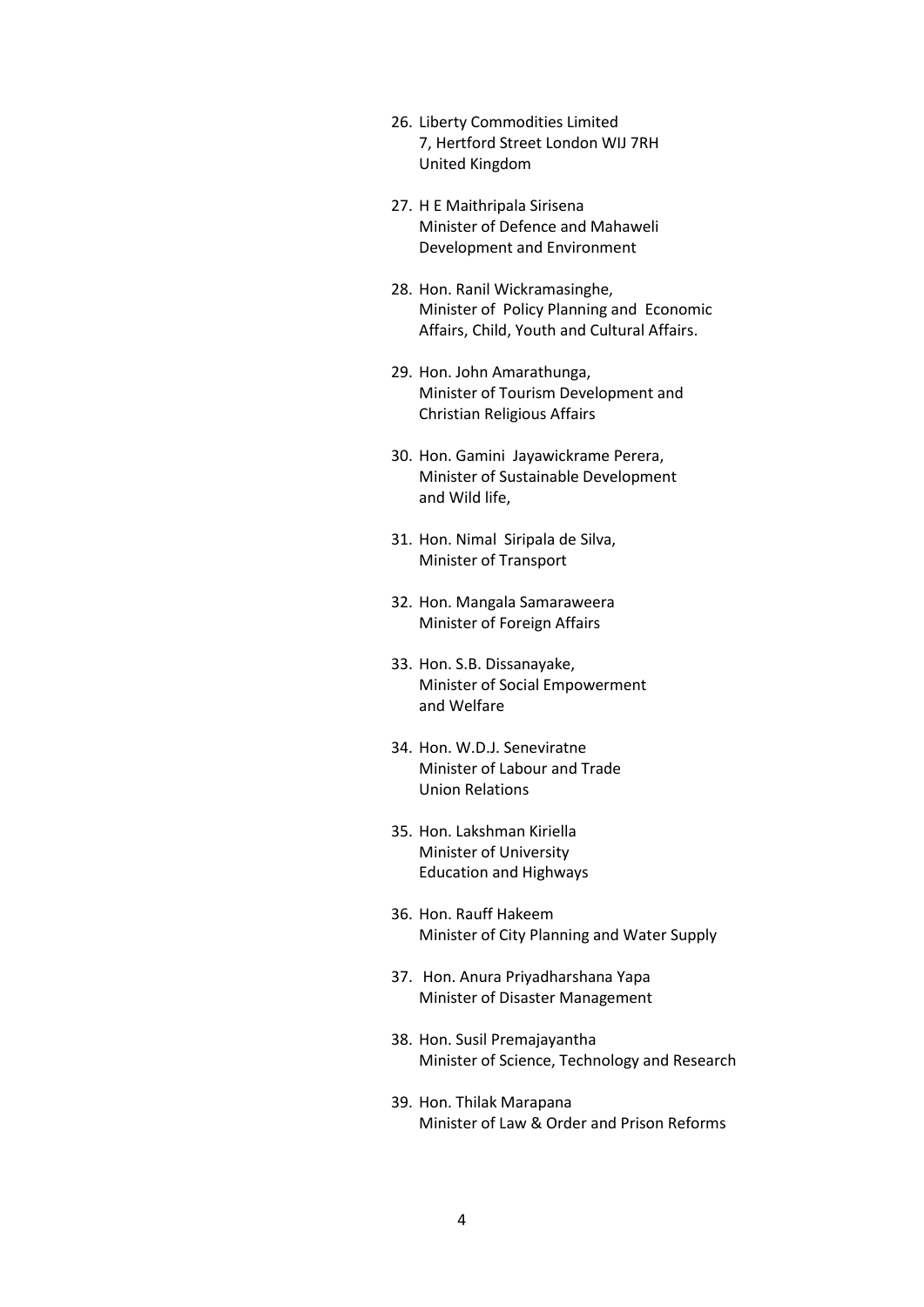- 40. Hon. (Dr.) Rajitha Senaratne, Minister of Health, Nutrition and Indigenous Medicine
- 41. Hon. Ravi Karunanayake, Minister of Finance
- 42. Hon. Mahinda Samarasinghe Minister of Skills Development and Vocational **Training**
- 43. Hon. Vajira Abeywardena Minister of Home Affairs
- 44. Hon. S.B. Navinne Minister of Internal Affairs, Wayamba Development and Cultural Affairs
- 45. Hon. Rishad Bathiudeen Minister of Industry and Commerce
- 46. Hon. Patali Champika Ranawaka Minister of Megapolis and Western Development
- 47. Hon. Mahinda Amaraweera Minister of Fisheries and Aquatic Resources Development
- 48. Hon. Navin Dissanayake Minister of Plantation Industries
- 49. Hon. Duminda Dissanayake Minister of Agriculture
- 50. Hon. Vijith Vijayamuni Zoysa Minister of Irrigation and Water Resources Management
- 51. Hon. (Dr.) Wijayadasa Rajapaksa Minister of Justice and Buddha Sasana
- 52. Hon. P. Harison Minister of Rural Economy
- 53. Hon. Kabir Hashim Minister of Public Enterprises Development
- 54. Hon. Ranjith Madduma Bandara Minister of Public Administration and Management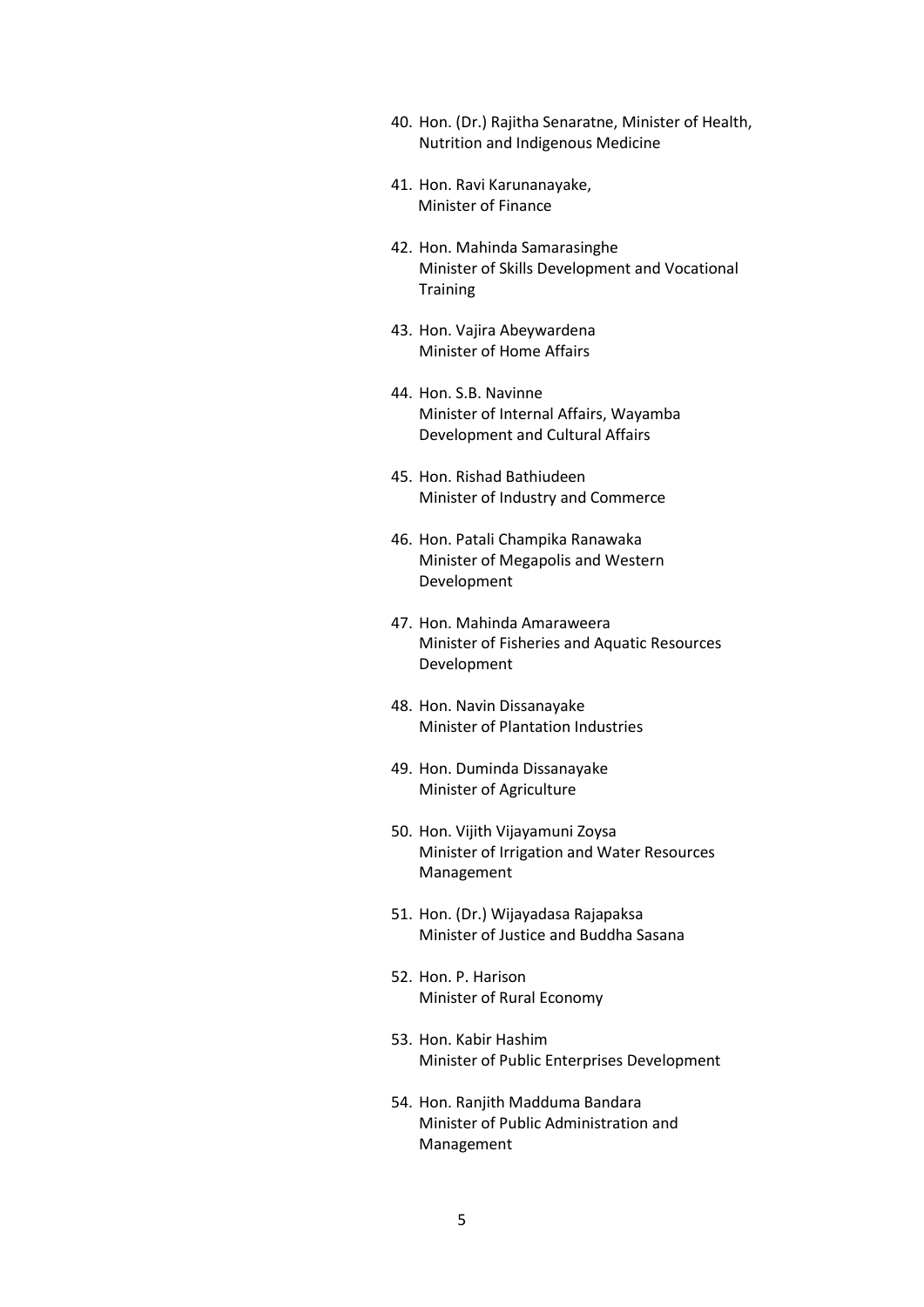- 55. Hon. Gayantha Karunathilaka Minister of Parliamentary Reforms and Mass Media
- 56. Hon. Sajith Premadasa Minister of Housing and Construction
- 57. Hon. Arjuna Ranatunga Minister of Ports and Shipping
- 58. Hon. M.K.A.D.S. Gunawardana Minister of Lands
- 59. Hon. U. Palani Digambaram Minister of Hill Country New Villages, Infrastructure and Community Development
- 60. Hon. (Mrs) Chandrani Bandara Minister of Women and Child Affairs
- 61. Hon. (Mrs) Thalatha Atukorala, Minister of Foreign Employment,
- 62. Hon. Akila Viraj Kariyawasam Minister of Education,
- 63. Hon. M.H.A. Haleem, Minister of Posts, Postal Services and Muslim Religious Affairs
- 64. Hon. Faizer Musthapha P.C. Minister of Provincial Councils and Local Government,
- 65. Hon. D.M.Swaminathan, Minister of Rehabilitation, Resettlement and Hindu Religious Affairs,
- 66. Hon. Chandima Weerakkody Minister of Petroleum Resources Development,
- 67. Hon. Dayasiri Jayasekara, Minister of Sports,
- 68. Hon. Sagala Ratnayake, Minister of Southern Development,
- 69. Hon. Harin Fernando, Minister of Telecommunication and Digital Infrastructure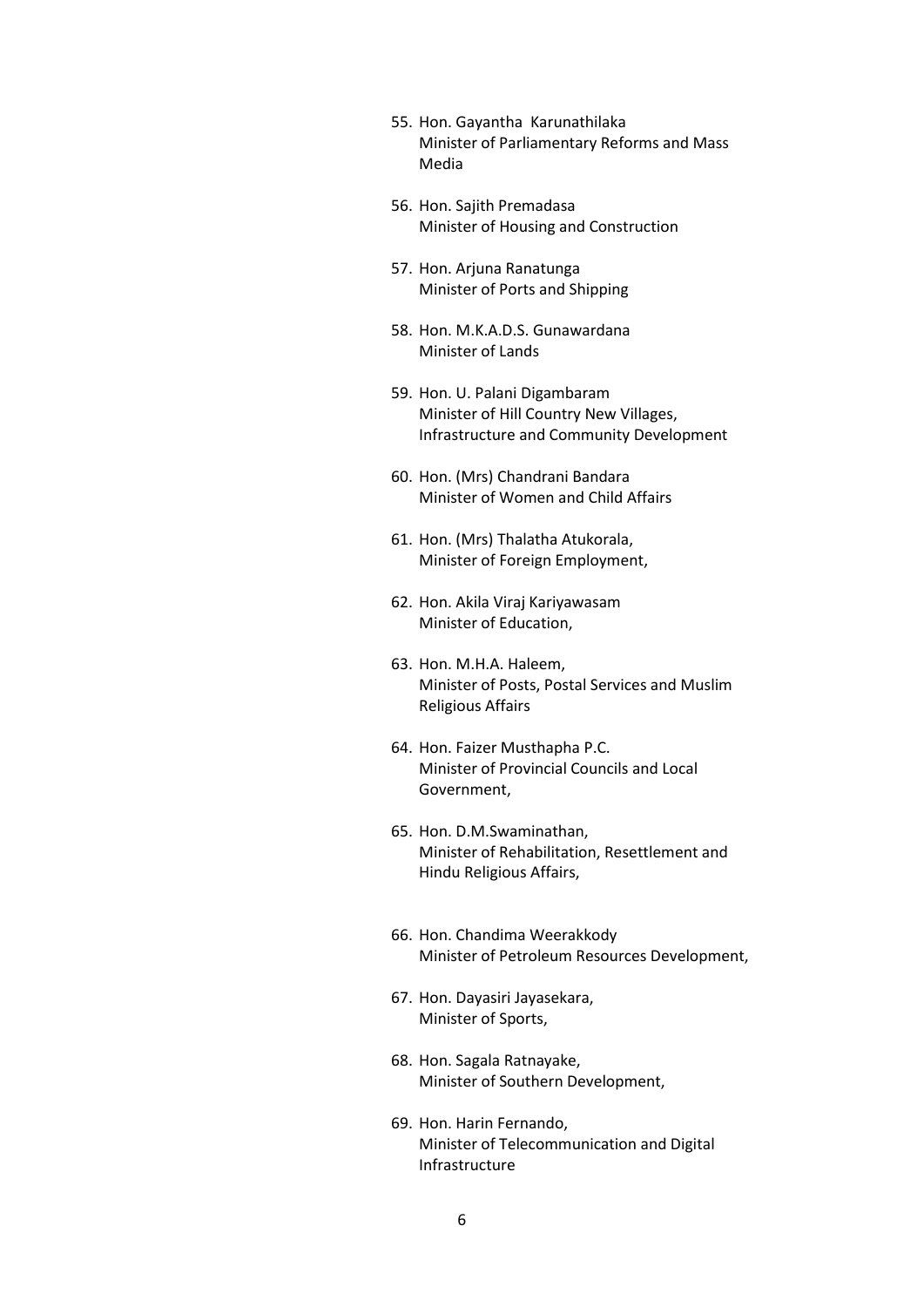|                    | 70. Hon. Mano Ganesan<br>Minister of National Dialogue,                                                                                                                                                                                                                                              |                    |
|--------------------|------------------------------------------------------------------------------------------------------------------------------------------------------------------------------------------------------------------------------------------------------------------------------------------------------|--------------------|
|                    | 71. Hon. Daya Gamage<br>Minister of Primary Industries,                                                                                                                                                                                                                                              |                    |
|                    | 72. Hon. Malik Samarawickrema<br>Minister of Development Strategies and Internal<br>Trade<br>[27 <sup>th</sup> to 72 <sup>nd</sup> Respondents being Members of the<br><b>Cabinet of Ministers]</b>                                                                                                  |                    |
|                    | All of                                                                                                                                                                                                                                                                                               |                    |
|                    | Office of the Cabinet of Ministers<br><b>Republic Building</b><br>Sir Baron Jayatilake Mawatha,<br>Colombo 1.                                                                                                                                                                                        |                    |
|                    | 73. Mr. Sumith Abeysinghe<br>Secretary to the Cabinet of Ministers<br>Office of the Cabinet of Ministers<br>Republic Building,<br>Sir Baron Jayatilaka Mawatha,<br>Colombo 1.                                                                                                                        |                    |
|                    | 74. Ceylon Electricity Board,<br>Sir Chittampalam A. Gardiner Mawatha,<br>Colombo 1.                                                                                                                                                                                                                 |                    |
|                    | 75. Hon. Attorney General<br><b>Attorney General's Department</b><br>Colombo 12.                                                                                                                                                                                                                     |                    |
|                    |                                                                                                                                                                                                                                                                                                      | <b>Respondents</b> |
| <b>BEFORE</b><br>÷ | K. Sripavan, C.J.<br>P. Dep, P.C., J.<br>Upaly Abeyrathne, J.                                                                                                                                                                                                                                        |                    |
| <b>COUNSEL</b>     | Romesh de Silva P.C. with Maithree Wickramasinghe<br>P.C., Sugath Caldera and Suren de Silva instructed by H.<br>Chandrakumar de Silva for Petitioner                                                                                                                                                |                    |
|                    | S. Rajaratnam P.C., Additional Solicitor General with<br>Yuresha de Silva and Dr. Avanti Perera Senior State<br>Counsel for the $1^{st}$ , $2^{nd}$ , $4^{th}$ , $5^{th}$ , $7^{th}$ , $8^{th}$ , $9^{th}$ , $11^{th}$ , $14^{th}$ ,<br>$17^{th}$ , 27 <sup>th</sup> to 75 <sup>th</sup> Respondents |                    |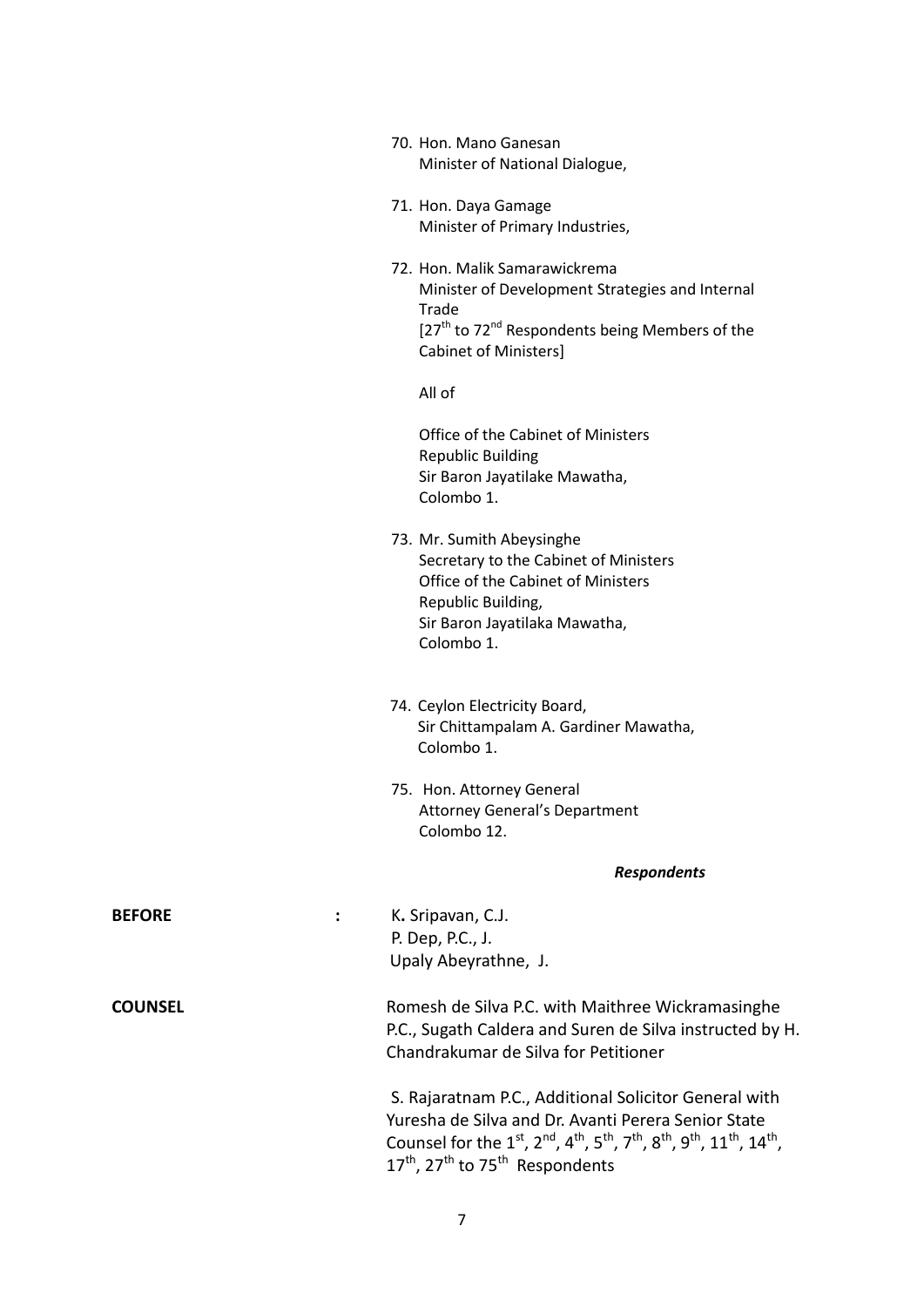| <b>DECIDED ON</b>                             | $\ddot{\phantom{a}}$ | 24.06.2016                                                                                                                                                                                                 |
|-----------------------------------------------|----------------------|------------------------------------------------------------------------------------------------------------------------------------------------------------------------------------------------------------|
|                                               |                      | 28.03.2016) - 22 <sup>nd</sup> Respondent<br>24.05.2016)                                                                                                                                                   |
|                                               |                      | 20.05.2016) Respondents.                                                                                                                                                                                   |
|                                               |                      | 28.03.2016) - $6^{th}$ , $10^{th}$ , $13^{th}$ , $16^{th}$ & $74^{th}$                                                                                                                                     |
|                                               |                      | $17^{\text{th}}$ , $27^{\text{th}}$ – $75^{\text{th}}$ Respondents.                                                                                                                                        |
| <b>WRITTEN SUBMISSIONS</b><br><b>FILED ON</b> | $\ddot{\cdot}$       | 28.03.2016 - Petitioner<br>20.05.2016 - $1^{st}$ , $2^{nd}$ , $4^{th}$ , $5^{th}$ , $7^{th}$ , $8^{th}$ . $9^{th}$ , $11^{th}$ , $14^{th}$ ,                                                               |
| <b>ARGUED ON</b>                              | $\ddot{\phantom{a}}$ | 16.03.2016; 25.05.2026 and 02.06.2016                                                                                                                                                                      |
|                                               |                      | Chandimal Mendis with Viraj Vithanage for the 26 <sup>th</sup><br>Respondent.                                                                                                                              |
|                                               |                      | R. Arsecularatne P.C. with Riad Ameen, Sasheen<br>Arsecularatne, Pradeepa Balendran, Udara<br>Muhandiramge, Thejitha Koralage, Nimeshika<br>Patabendige and M. Perera for the 22 <sup>nd</sup> Respondent. |
|                                               |                      | Ikram Mohamed P.C. with Roshan Hettiarachchi and<br>Charith Jayawickrama for the $19^{th}$ , 20 <sup>th</sup> and 21 <sup>st</sup><br>Respondents instructed by Mr. G.G. Arulpragasam.                     |
|                                               |                      | Faisz Musthapha, P.C. with Faizer Makar and Ms.<br>Thushani Machado for the $6^{th}$ , $10^{th}$ , $13^{th}$ , $16^{th}$ and $74^{th}$<br>Respondents.                                                     |
|                                               |                      | Sanjeewa Jayawardena P.C. with Rajeev Amarasuriya<br>and Charitha Rupasinghe for the 3 <sup>rd</sup> Respondent.                                                                                           |

### **K. SRIPAVAN, C.J.,**

The Petitioner is a Company incorporated under the laws of Singapore and has its registered Office and /or principal place of business in Singapore. The Petitioner pleads that it has supplied coal to the Third Respondent since November 2010. The Petitioner further alleges that there has never been any complaint of the quality of the coal supplied and/or late delivery of coal to the Third Respondent.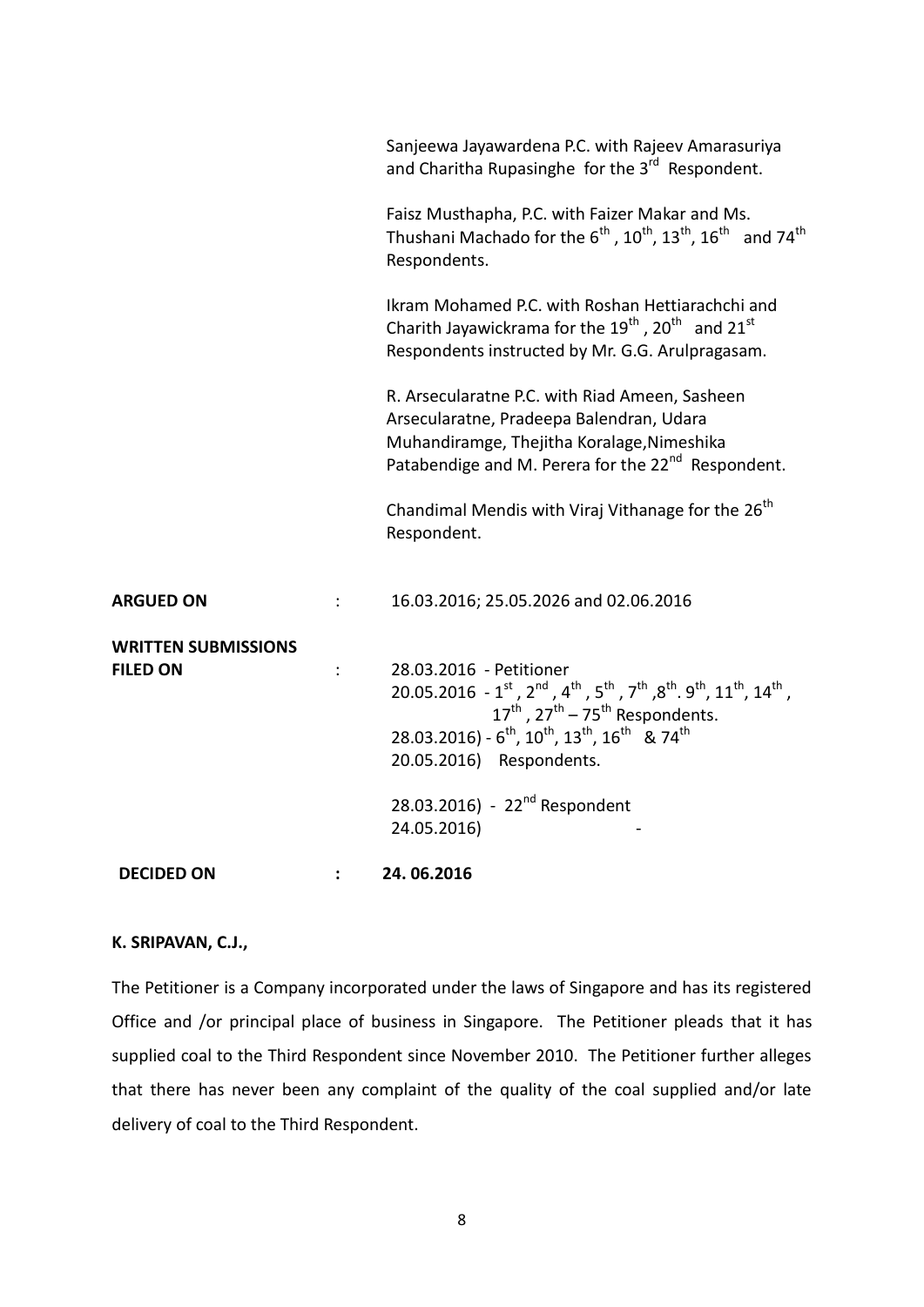In this backdrop, the Petitioner states that the Standing Cabinet Appointed Procurement Committee (hereinafter referred to as "SCAPC") extended an invitation on behalf of the Third Respondent to submit a bid for the supply of coal for the 900MW Puttalam Coal Power Plant (hereinafter referred to as the "Plant"). The Petitioner submitted its bid on  $8<sup>th</sup>$  April 2015 in accordance with the provisions of the Bid documents together with the Bid security. The Petitioner claimed that its bid was the lowest and the tender be awarded in accordance with the evaluation procedure contained in the Bid document which the Technical Evaluation Committee (hereinafter referred to as the "TEC") and the SCAPC were required to follow. However, the Petitioner claims that the decision to award the tender not to the Petitioner but to the 22<sup>nd</sup> Respondent was ex-facie:-

- (a) Unlawful;
- (b) Unreasonable and irrational;
- (c) Violative of the Petitioner's legitimate expectations;
- (d) In gross violation of the tender procedures;
- (e) Violative of the Petitioner's fundamental rights;
- (f) Contrary to the terms and conditions of the Bid document; and
- (g) the Procurement Guidelines and the Procurement Manual marked **X6** and **X6d**  respectively.

On 02.11.2015 Court granted leave to proceed for the alleged violation of the Petitioner's fundamental rights guaranteed in terms of Articles 12(1) and 14(1)(g) of the Constitution by the 1<sup>st</sup> to 21<sup>st</sup> and 27<sup>th</sup> to 74<sup>th</sup> Respondents. When the application was taken up for hearing on 16.03.2016, Mr. S. Rajaratnam , Additional Solicitor General, raised the following two preliminary objections on the ground that the Petitioner does not have locus standi to invoke the jurisdiction of this Court under Article 126 of the Constitution :

- (1) That the Petitioner is a Company registered under the laws of Singapore has invoked the jurisdiction of this Court all by itself without a local agent, representative or an Attorney at Law enjoining him as a Petitioner.
- (2) That the affidavit submitted in support of the Petition is from a Director of the Petitioner Company who has affirmed or sworn the affidavit in Hong Kong before the Justice of Peace based in Hong Kong for the said affidavit to be accepted as a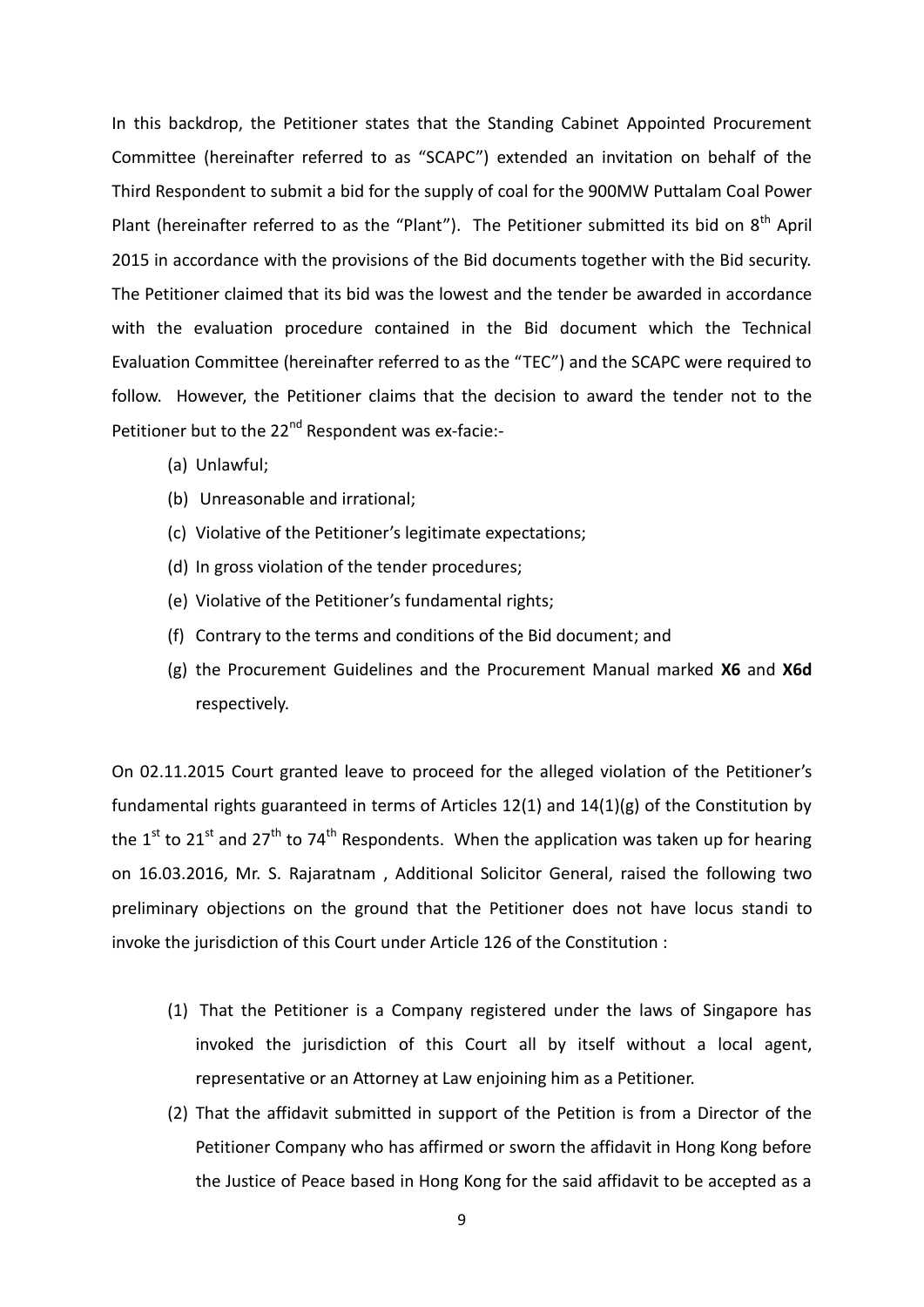testimony before this Court without recourse to the mechanism set out in the Consular Functions Act No. 04 of 1981.

The Parties filed their written submissions on the Preliminary Objections raised. While I must acknowledge with gratitude my indebtedness to the learned Counsel for the great assistance rendered, the Court has to examine the arguments objectively and dispassionately. The Court is mindful that the fundamental rights provisions in the Constitution must be interpreted having regard to the constitutional objectives and goals and in the light of the action taken by the Governmental Authority at a given point of time. As it is essential to the maintenance of the rule of law that every organ of the State must act within the limits of its power and carry out the duty imposed upon it in accordance with the provisions of the Constitution and the law, the Court cannot close its eyes and allow the actions of the State or the Public Authority go unchecked in its operations, in the public interest. If the Petitioner with a good case is turned away, merely because he is not sufficiently affected or the Petitioner has no "locus standi" to maintain this application, that means that some Government Agency is left free to violate the law and this is not only contrary to the public interest but also violate the Rule of Law, the object of which is to protect the citizens from unlawful governmental actions. It will be a travesty of justice if, having found as a fact that a fundamental right has been infringed or is threatened to be infringed, the Court yet dismisses the application on a preliminary objection raised by the Respondents. This Court has been given power to grant relief as it may deem just and equitable. The Court therefore decided to go into the merits of the case as some of the events that took place, in the award of the tender to the  $22^{nd}$  Respondent shocks the conscience of the Court, especially when the awarding of the tender involves "public funds".

The Government Procurement Guidelines – 2006 (**X6)** under the heading "Detailed Bid Evaluation" in Clause 7.9.10 states thus :-

"7.9.10- Bids shall be first evaluated strictly according to the criteria and methodology specified in the bidding documents and such evaluated Bids shall be compared to determine the lowest evaluated substantially responsive Bid."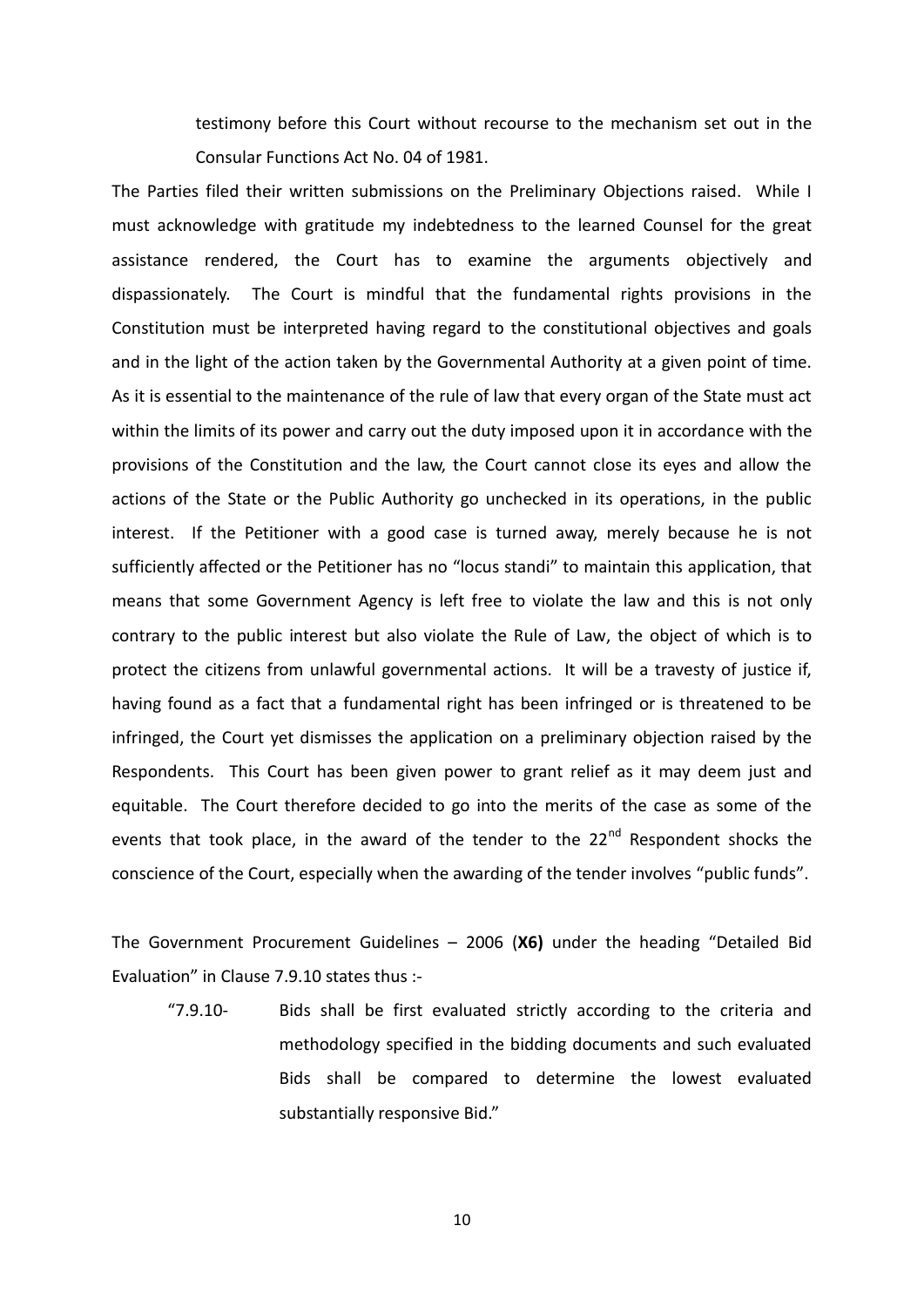The TEC had recommended to SCAPC "The lowest Evaluated Delivered Price per MT (at the jetty of the Plant) has been made by NOBLE RESOURCES INTERNATIONAL PTE LTD," as evidenced by the document marked **X7(b)**. Out of the nine Members of the TEC, eight Members have signed the said document **X7(b).**

Thereafter, on 15.06.2015, the SCAPC held a meeting at which the Members of TEC decided to invite Noble Resources International Pte Ltd. for a clarification on "parcel size" (Vide **X7A**). At the subsequent meeting with the Petitioner, on 17.06.2015 the SCAPC requested the Petitioner to submit further discounts on the pricing. On 18.06.2015, Petitioner wrote a letter to the Third Respondent regretting that no further discounts would be offered on the price. (Vide **X8).** The Petitioner states that having confirmed to the Petitioner at the Meeting held on 17.06.2015, that the Petitioner was the party that had submitted the responsive lowest bid, the Petitioner received a letter dated 06.07.2015 informing that the SCAPC has recommended that the Bid be awarded to the 22<sup>nd</sup> Respondent (Vide **X9**).

The Petitioner claims that minutes of the SCAPC Meeting held on 29.06.2015 (**X10**) shows that SCAPC received a letter dated 29.06.2015 from the 22 $^{nd}$  Respondent and a Meeting of SCAPC was convened on the same day and directed the TEC to re-evaluate the Bids ignoring steps 1.3 and 1.4 of the Evaluation Procedure contained in Clause 5.4 of "Instructions to Bidders (ITB)" and to report back to the SCAPC.

Learned President's Counsel for the Petitioner drew the attention of Court to the Bidding Document for the supply of coal for Lakvijaya Power Plant marked **X2.** Clause 2.3 of **X2** which deals with the "Amendment of Bid Documents" reads thus :-

*"At any time prior to the deadline for submission of Bids, LCC may, for any reason, whether at its own initiative or in response to a clarification requested by a prospective Bidder, amend the Bid Documents by issuing an Addendum. Notice of*  any amendments will be made available in writing and electronically by email *(confirmed by telefax) or telefax to all prospective Bidders who have purchased the Bid Documents and will be binding on them. Bidders are required to immediately acknowledge receipt using the Addendum Receipt provided in Annex A 6 for any such amendment. It will be assumed that the information contained therein will have*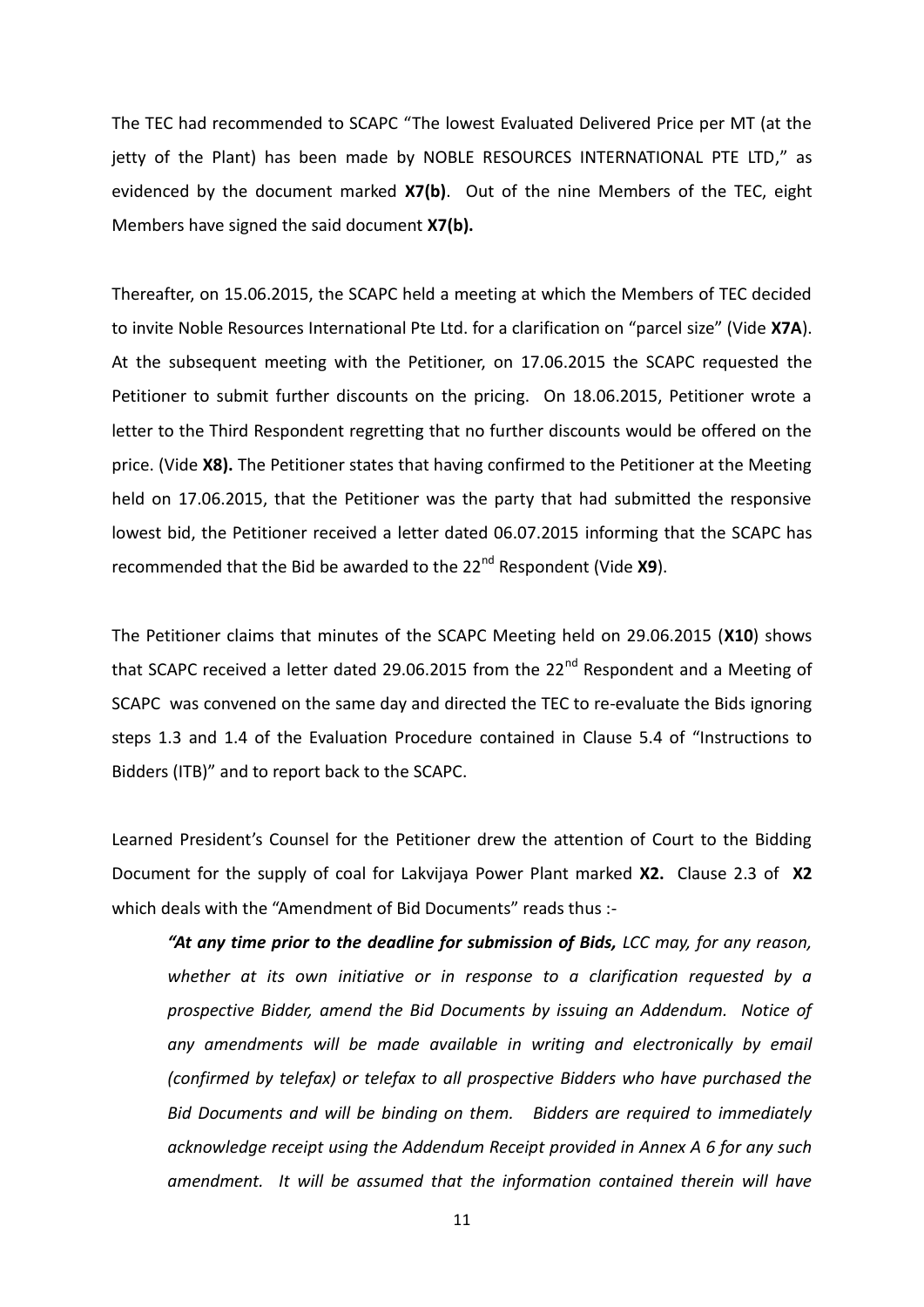*been taken into account by the Bidder in the Bid.*

In order to afford prospective Bidders reasonable time in which to take the *amendment into account in preparing their Bid, LCC may, at its discretion, extend the deadline for the submission of Bids to provide at least a period of two (2) weeks from the date of last amendment if required."* (emphasis added)

Counsel also drew the attention of Court the "Evaluation Criteria" referred to in Clause 5.3.20 of the Government Procurement Guidelines – 2006 (**X6)**. The said Clause is reproduced below for convenience

"5.3.20 *(a) If Bids based on alternative designs, materials, completion schedules, payment terms, etc., are permitted, conditions for their acceptability and the method of their evaluation shall be expressly stated.*

# *(b) The disclosed criteria shall not be modified or additional criteria shall not be introduced during evaluation."* (emphasis added)

These Clauses which have been brought in, in the Bid Document and the Government Procurement Guidelines in order to provide safeguards to all Bidders and to ensure transparency, justice and equality of treatment in evaluating Bids have to be strictly observed by the SCAPC. It postulates that **no one**, neither the State nor the SCAPC shall act contrary to the Bid Documents and the Government Procurement Guidelines. It is of utmost importance that all the necessary safeguards laid down therein should be complied with fully and strictly and any departure from them make the evaluation process void. Procedural safeguards which are so often imposed for the benefit of persons affected by the exercise of administrative powers are normally regarded as mandatory so that it is fatal to disregard them.

Fernando J. in the case of *Jayawickrama* Vs. *Prof. W.D. Lakshman, Vice Chancellor, University of Colombo and Others* (1998) 2 S.L.R. 235 at 249, while making an order against the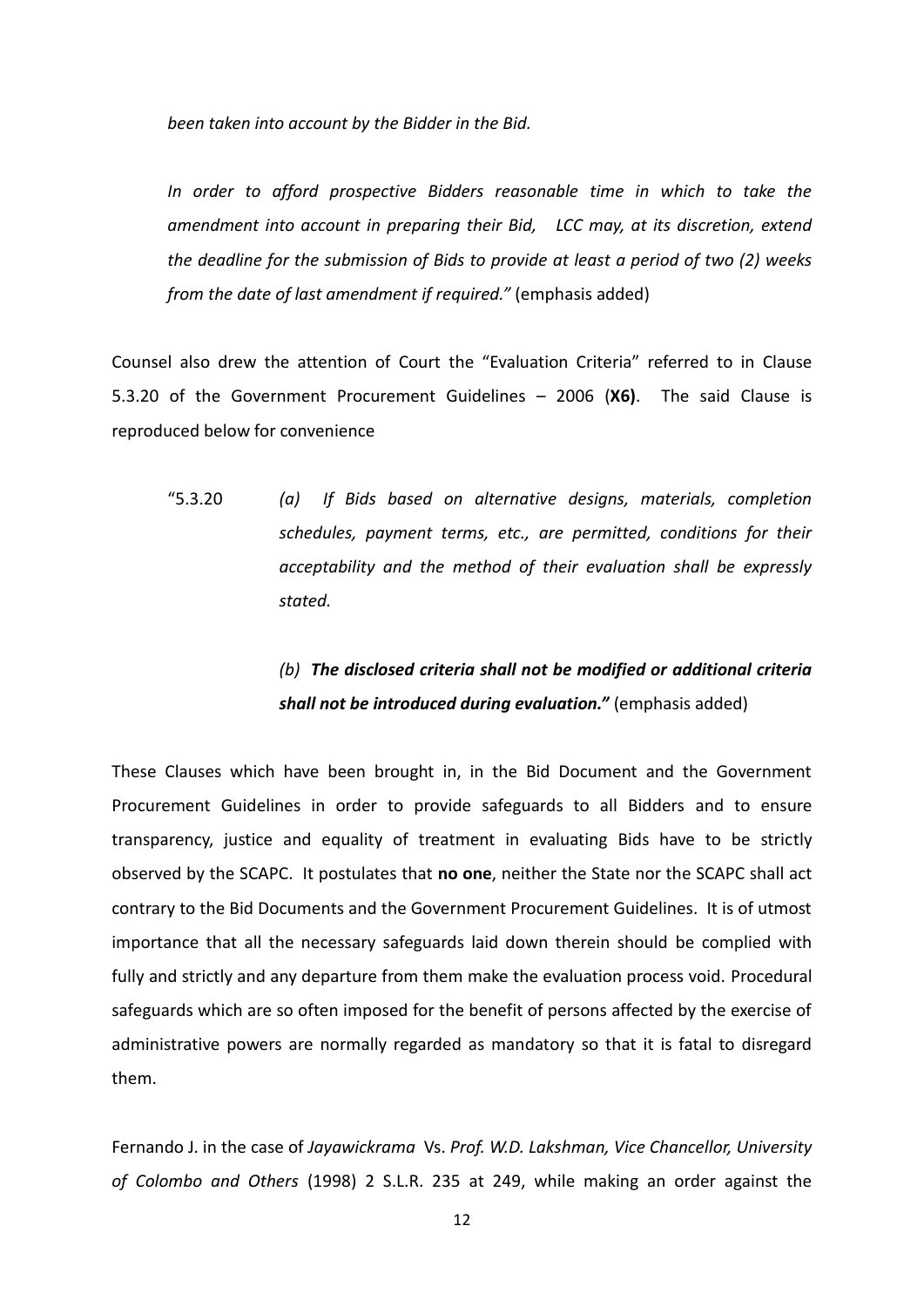Postgraduate Institute of Medicine noted as follows:-

*"As of now, this Court must proceed on the basis that the purpose of regulations 5.3(b) was to enable aspiring Consultants to acquire some knowledge, skill or experience which local training could not provide. …*

*It is true that the regulations can be amended. But even the authority which made the regulations is bound by them, unless and until they are duly amended; and disregarding its own regulations is not a method by which that authority can amend them."* (emphasis added)

Thus, it is the duty of the SCAPC to comply with the conditions and the Clauses referred to the Bid Documents and the Government Procurement Guidelines. The SCAPC cannot disregard Clause 2.3 of the Bid document, which specifically states that the amendments to the Bid document may be done at any time prior to the deadline for submission of Bids and not during the evaluation of the Bids. Even such an amendment had to be made by the Third Respondent and by nobody else. If SCAPC while exercising its power of evaluation of Bids exceeds its authority or if the power is exercised without authority the purported exercise of power may be pronounced invalid. The authority or power given to SCAPC must be exercised (i) in good faith (ii) for the purposes for which they are given and not for any extraneous purpose; and (iii) with due regard to relevant considerations and without being influenced by irrelevant considerations.

The SCAPC has failed to satisfy the aforesaid requirements as the SCAPC directed the TEC to re-evaluate the Bids ignoring steps 1.3 & 1.4 of the Evaluation Procedure and I have no alternative but to declare the decision of the SCAPC to award the tender to the  $22^{nd}$ Respondent cannot stand valid in the eye of the law.

Mr. Romesh de Silva, P.C. brought to the notice of Court to Clause 5.5 of the Bidding document (ITB) marked **X3** which reads as follows:-

"*Subject to Clause 5.2 no Bidder shall contact LCC or any other person or organization involved on any matter relating to its Bid, from the time of the opening*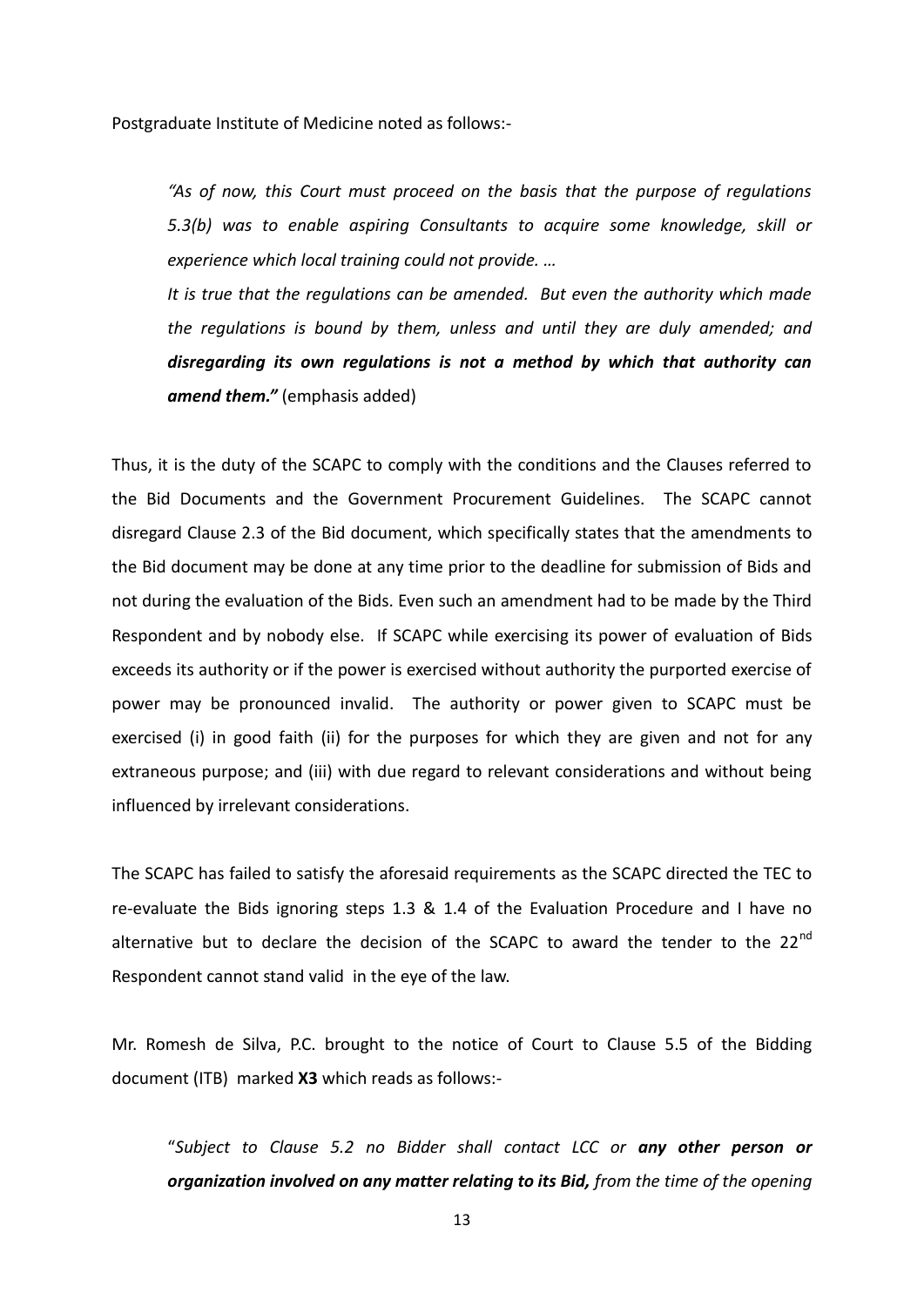*of Bids to the time the Contract is awarded.*

*Any effort by a Bidder to influence LCC in LCC's Bid evaluation, Bid comparison or Contract Award decisions may result in rejection of the Bid."* (emphasis added)

The document X10 indicates that SCAPC received a letter dated 29.06.2015 from the 22<sup>nd</sup> Respondent. This shows that the 22<sup>nd</sup> Respondent has contacted the SCAPC after the opening of the Bids. The Chairman and Managing Director of the  $3<sup>rd</sup>$  Respondent by his Affidavit dated 24 th November 2015 states that he received a letter dated 30.06.2015 **(3R5)** issued on behalf of the  $2^{nd}$  Respondent forwarding a copy of the minutes of the SCAPC whereby a decision was taken by SCAPC to direct the TEC to re-evaluate the bids received. When the said letter was issued to the  $3<sup>rd</sup>$  Respondent for his information and necessary action by letter dated 02.07.2015 marked **3R6,** he responded as follows:-

## **3R6**

## *"TOP URGENT (PRIVATE & CONFIDENTIAL)*

*My No. LCC/MD/15/078 July 02nd, 2015* Secretary Ministry of Power & Energy No. 80, Sir Ernest de Silva Mw Colombo-07.

Dear Sir,

## Sub: Procurement of Coal for Lakvijaya Power Plant (900MW) – Puttalam

I am in receipt of your letter No: PE/TEN/SCAPC/SS/2014/38 dated 30.06.2015, and have drawn my attention to  $1<sup>st</sup>$  para of main observations made in the said letter.

I am shocked that the SCAPCwhich has carefully scruitinized the LCC bid document [para 2 of "Main Observations Made" has not seen the Clause 5.5 of the LCC bid document (ITB Page – 19)] 5.5 – Contacts with LCC

*"Subject to Clause 5.2, no Bidder shall contact LCC or any other person or organization involved on any matter relating to its Bid, from the time of the opening of Bids to the time the Contract is awarded.*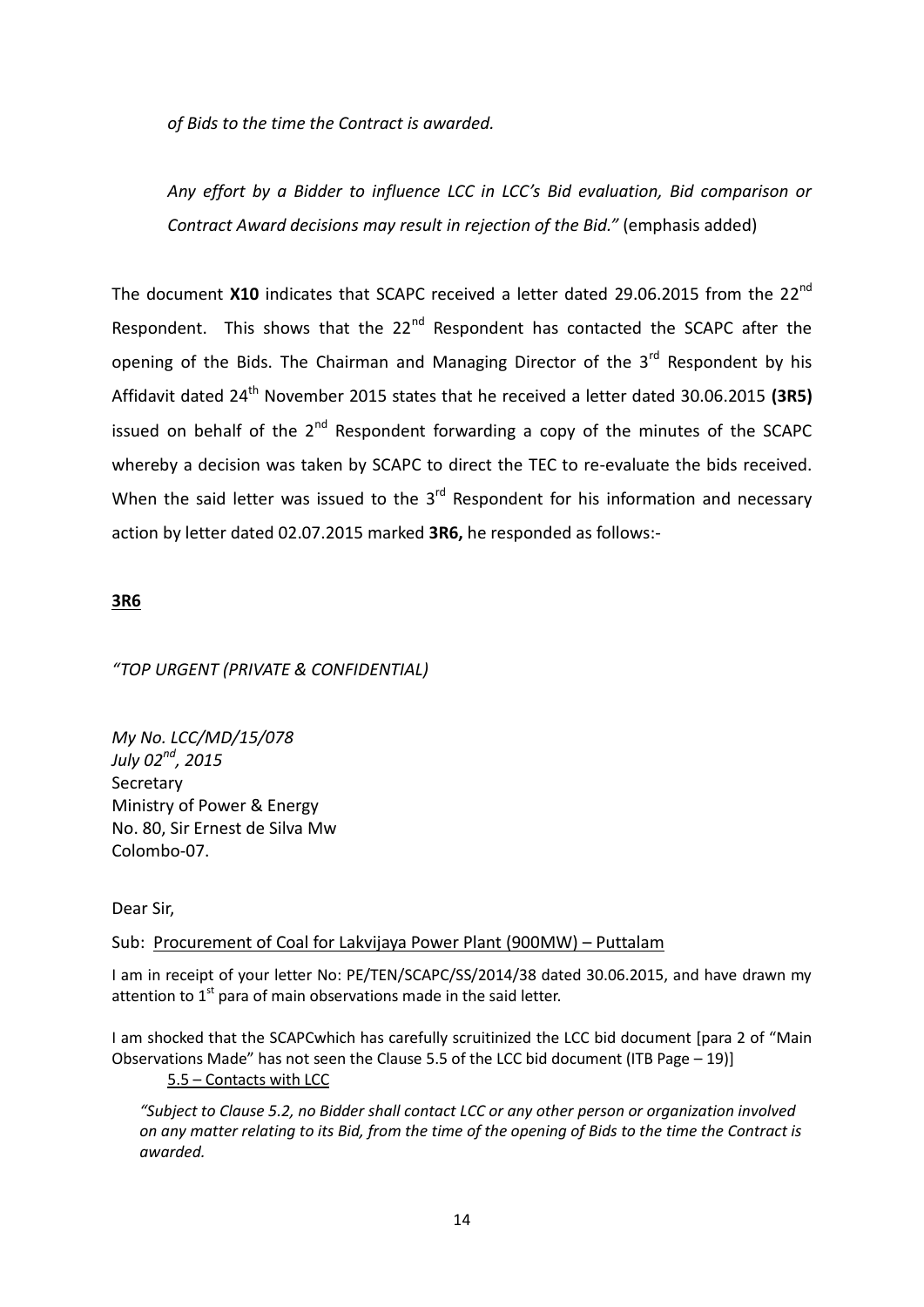*Any effort by a Bidder to influence LCC in LCC's Bid evaluation, Bid comparison or Contract Award decision organization in any matter relating to its bids shall be rejected from the bid.*

Accordingly, if one carefully reads the LCC bid document, any bidder who contacts LCC or any other person or organization in any matter relating to its bids shall be rejected from the bid."

Therefore, you are well aware that these matters may end-up before the Procurement Appeal Board (PAB) as per section 8.3 of the Procurement Guide Lines – 2006 in such event, these violations shall only strengthen the case of a prospective bidder.

The SCAPC is well aware that during this tender, LCC had already called for 02 Pre-Bid Meetings and the bidders submitted a considerable amount of queries which was replied by the TEC to the best of their ability.

As you are aware, LCC has done everything possible to conduct a very fair and transparent tender. This has been commended by one of the bidders as a very transparent tender.

Accordingly, at meeting No. 12 of the SCAPC, and the observations made in para 02 & 03 of the said observations clearly indicated that the financial proposals were opened on the  $11<sup>th</sup>$  of June, 2015 and the TEC expeditiously submitted its final report on  $13<sup>th</sup>$  June 2015 . This was mainly done due to the urgent need of the procurement, as we have been already indicated that there is a possibility of a short fall of coal by mid of September.

Further, I wish to bring to your kind attention that the Non-interpretation of the tender Documents will bring disrepute to the SCAPC and the Minister of Power & Energy.

On the  $16<sup>th</sup>$  of June, 2015, Hon. Udahya Gamanpila had made a false accusation regarding the present procurement. We were able to answer the said allegations on the instructions of the Hon. Minister as we had followed a very transparent process. Herewith I annexed the said articles and my reply. (sic)

Therefore, I kindly urge you to take all the above matters into serious consideration, when evaluating this tender. **As any deviation will bring serious allegation** to the MOPE and the Minister at this crucial stage. (emphasis added)

Thanking you, Yours faithfully, LANKA COAL COMPANY 9PVT0 LTD.

Sgd. Maithri Gunaratne, Chairman/Managing Director

Copies to Mrs Indrani Vithanage, SAS(Tenders) – MOPE Mr. G.S. Withanage, Secretary- Ministry of Foreign Employment Dr. B.m.s. Batagoda, Secretary – MOPE Mr. A.K. Senevirathne, Addl. Director General – Dept. of Fiscal Policy Mr. M.C. Wickremasekara, General Manager – CEB Mr. S.A.N. Saranatissa, Addl. Secretary (Admin & Proc.) – MOPE Mr. D.KB.S. Thilakasena, AGM (Corporate Strategy) – CEB Mr. S.A.R. Jayawardene, Manager (Procurement) – LCC "

The SCAPC if at all, should have proceeded to reject the bid of the 22<sup>nd</sup> Respondent for violating Clause 5.5 of ITB. Instead, it evaluated the Bids, based on the recommendation of the TEC taking into consideration the letter sent by the  $22^{nd}$  Respondent. When the act of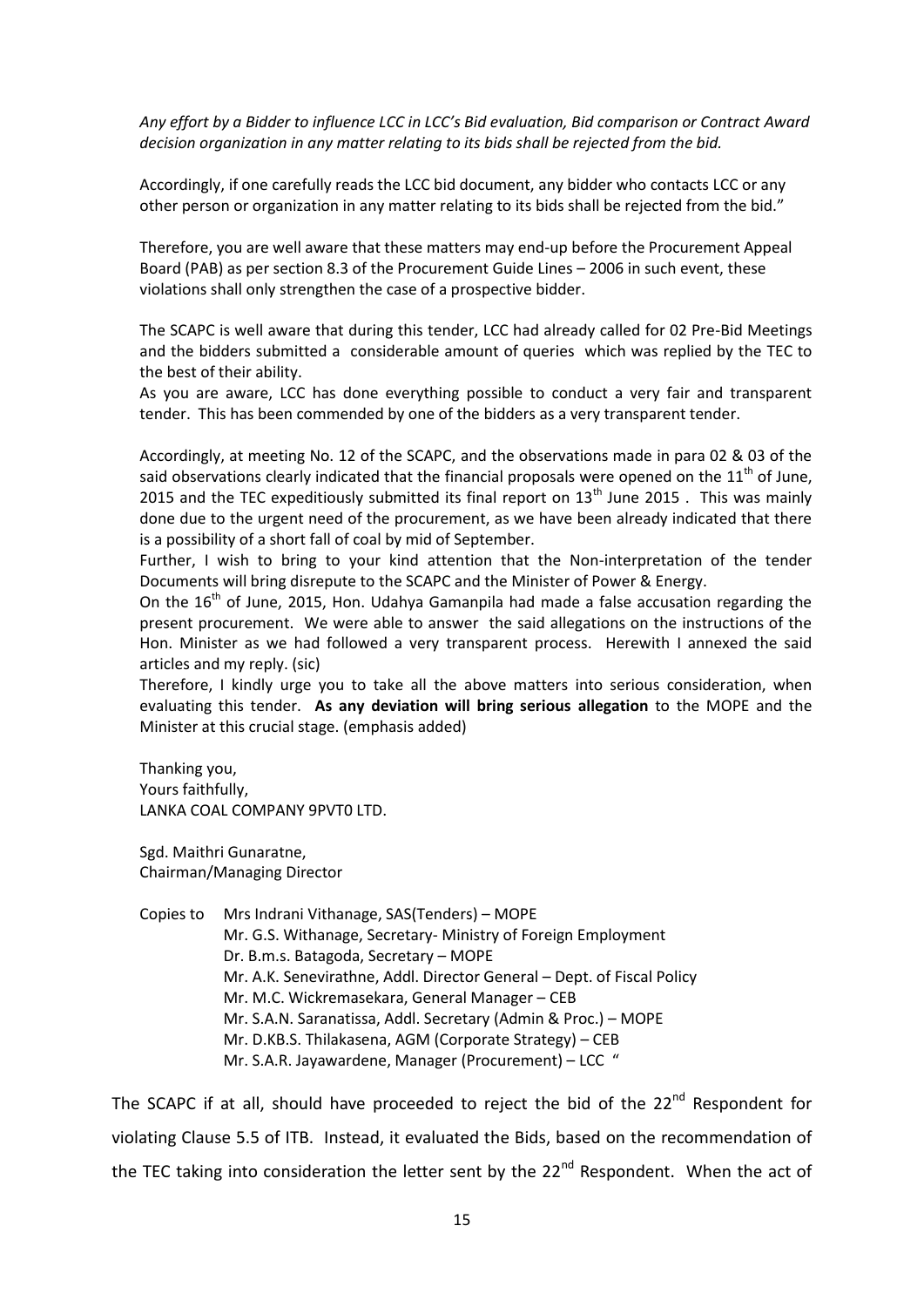SCAPC was in excess or abuse of the power granted to it, it has made an obvious and palpable error which makes its determination as one made without jurisdiction. I would like to re-iterate the observations made by Sharvananda J. in the case of *Sirisena & Others* Vs. *Kobbekaduwa,* Minister of Agriculture and Lands 80 N.L.R*.* page 1 at page 169.

*"Rule of law is the very foundation of our Constitution and the right of access to the Courts has always been jealously guarded. Rule of Law depends on the provision of adequate safeguards against abuse of power by the executive. Our Constitution promises to usher in a welfare state for our country. In such a state, the Legislature has necessarily to create innumerable administrative bodies and entrust them with multifarious functions. They will have power to interfere with every aspect of human activity. If their existence is necessary for the progress and development of the country the abuse of power by them, if unchecked, may defeat the legislative scheme and bring about an authoritarian or totalitarian state. The existence of the power of judicial review and the exercise of same effectively is a necessary safeguard against such abuse of power."* (emphasis added)

Having given my anxious consideration to the contentions raised on behalf of the parties, I consider the act or decision made by the SCAPC was outside its jurisdiction and therefore becomes null and void for all purposes

The Petitioner preferred an appeal dated 10<sup>th</sup> July 2015 (X12) to the Procurement Appeal Board (hereinafter referred to as the PAB) in terms of Clause 8.3 of the Procurement Guidelines – 2006 **(X6)**, against the recommendation of SCAPC, inter alia, stated as follows:-

*"Any changes to the Bid Document (including amending any part of ITB Clause 5.4 of the Bid Document and/or amending or dispensing with any part of the Evaluation Procedure contained in Clause 5.4 of the ITB of the Bid document or any other part of the Bid Document) after the deadline of the submission of Bids (i.e., after April 8, 2014) would be :-*

- *(a) a violation of the Fundamental Right of Equality of Law enshrined in Article 12(1) of the Constitution available to every Bidder;*
- *(b) a breach of ITB Clause 2.3 of the Bid Document;*
- *(c) a breach of ITB Clause 5.4 of the Bid Document; and ………………………………"*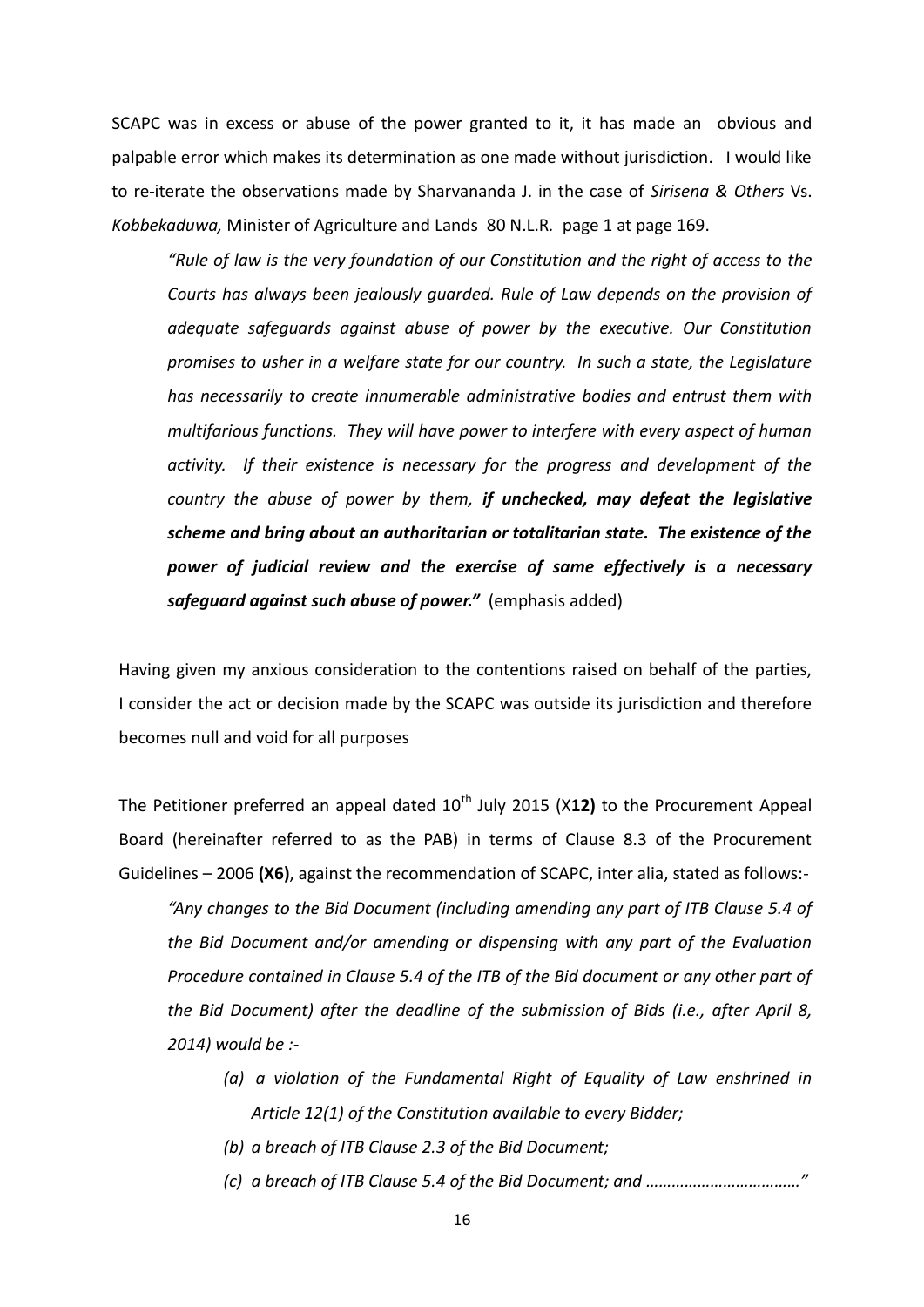Even though the PAB invited the Petitioner to be present for a hearing before the PAB on  $3<sup>rd</sup>$ August 2015 **(X16)**, it did not hear the Petitioner in view of certain allegations set out in a newspaper as to the integrity and impartiality of the Members of the PAB. However, the Ministry of Power and Energy responded to the said newspaper article and claimed that the said allegations were not made by the Second Respondent. The Petitioner by letter dated 7<sup>th</sup> September 2015 marked X23 wrote to the Chairman and Members of the PAB as follows:-

*"This is with reference to our above captioned appeal dated 10th July 2015 and the hearing which was to be held at 1 P.M. on 3rd August 2015 before the Procurement Appeals Board at the Presidential Secretariat.*

*We were present at the said hearing at 1 P.M. on 3rd August 2015 along with our legal Counsel. However, no hearing was held and we were informed by the Procurement Appeals Board at the Presidential Secretariat that a communication on the matter would be sent to us.*

*We have not yet received any such communication and would be grateful if we were informed as to the status on the hearing of our appeal.*

*Thanking you."* (emphasis added)

The Petitioner in the meantime received a letter dated 07<sup>th</sup> September 2015 marked X24 requesting the Petitioner to extend the validity periods of the Bid Security up to  $9<sup>th</sup>$ November 2015 and the Bid up to  $9<sup>th</sup>$  October 2015. In compliance with the said letter sent by the Third Respondent, the Petitioner extended the validity periods as requested and as evidenced by the document marked **X25.**

Learned Counsel for the Petitioner contended that the PAB having provided an opportunity to the Petitioner to make representations coupled with a hearing in support of its appeal did not give that opportunity thereafter. The attention of Court was drawn to Clause 8.4.1(b) of the Government Procurement Guidelines -2006, which reads as follows:-

*"After investigating into such representations, the Appeal Board shall submit its independent report to the Cabinet of Ministers, with copy to the Secretary of the Line Ministry and such report shall*

*(i) provide their reasons for endorsement of the decision of the Cabinet Appointed Procurement Committee; or*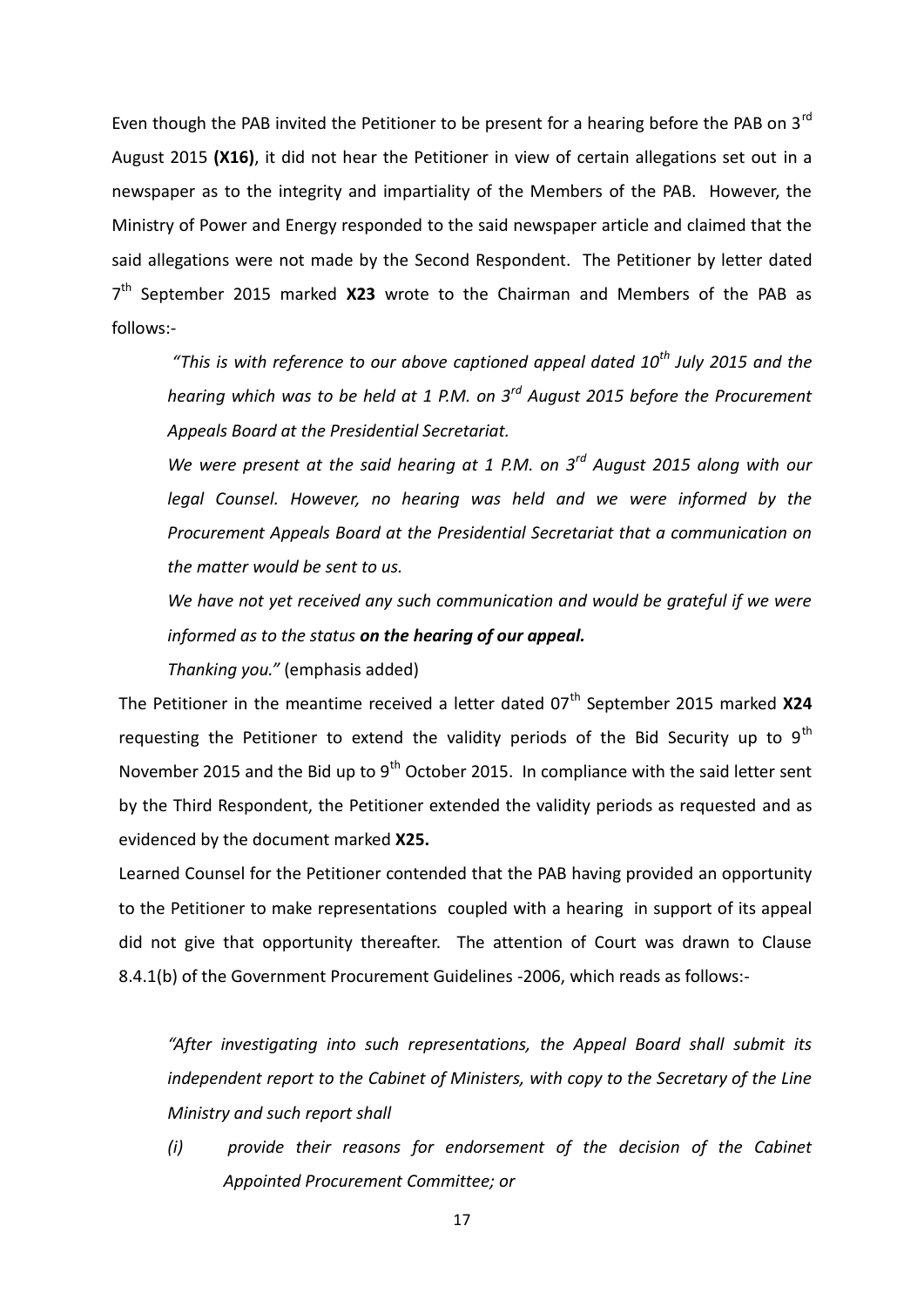# (ii) *for rejecting same together with their independent recommendation of contract award."*

It therefore postulates that an investigation into the representation of the Petitioner by the PAB is a condition precedent to a decision by the PAB. Having given an expectation that the Petitioner would be heard before the PAB, it would make it unfair or inconsistent with good administration to deny the Petitioner such a hearing. It also noted that no reply was sent to the letter marked **X23** informing the Petitioner that no hearing would be given as indicated in the letter marked **X16**. In exceptional cases of urgency and emergency where an immediate, prompt and preventive action is urgently required to be taken, the principles of natural justice need not be complied with. Thus, where a dangerous building is required to be demolished to save human lives or where a dangerous and desperate person is required to be detained, or where a Passport is required to be impounded in the public interest a pre-decisional hearing may not be necessary. In *Mohinder Singh Gill* Vs. *Chief Election Commissioner of India* [(1978) AIR SC 851 at 871, 872] the Election Commissioner, pursuant to the report submitted by the Returning Officer about violence at election, cancelled the poll in the exercise of his powers under Article 324 of the Constitution. Before the cancellation no hearing was given to the persons who were candidates at the election. The said action was challenged as being in violation of the rules of natural justice. Upholding the contention, Krishna Iyer, J. observed:-

"*Once we understand the soul of the rule as fair play in action, we much hold that it extends to both the fields. After all, administrative power in a democratic set up is not allergic to fairness in action and discretionary executive justice cannot degenerate into unilateral injustice. Nor is there ground to be frightened of delay, inconvenience and expense, if natural justice gains access. For fairness itself is flexible, pragmatic and a relative concept not a rigid, ritualistic and sophisticated abstraction. It is not a bull in a China shop, nor a bee in one's bonnet. Its essence is good conscience in a given situation; nothing more but nothing less."* (emphasis added)

The terms "fairness of procedure", "fair play in action", "duty to act fairly" are used as alternatives to "natural justice". But Prof. Paul Jackson [Natural Justice – 2<sup>nd</sup> Edition – page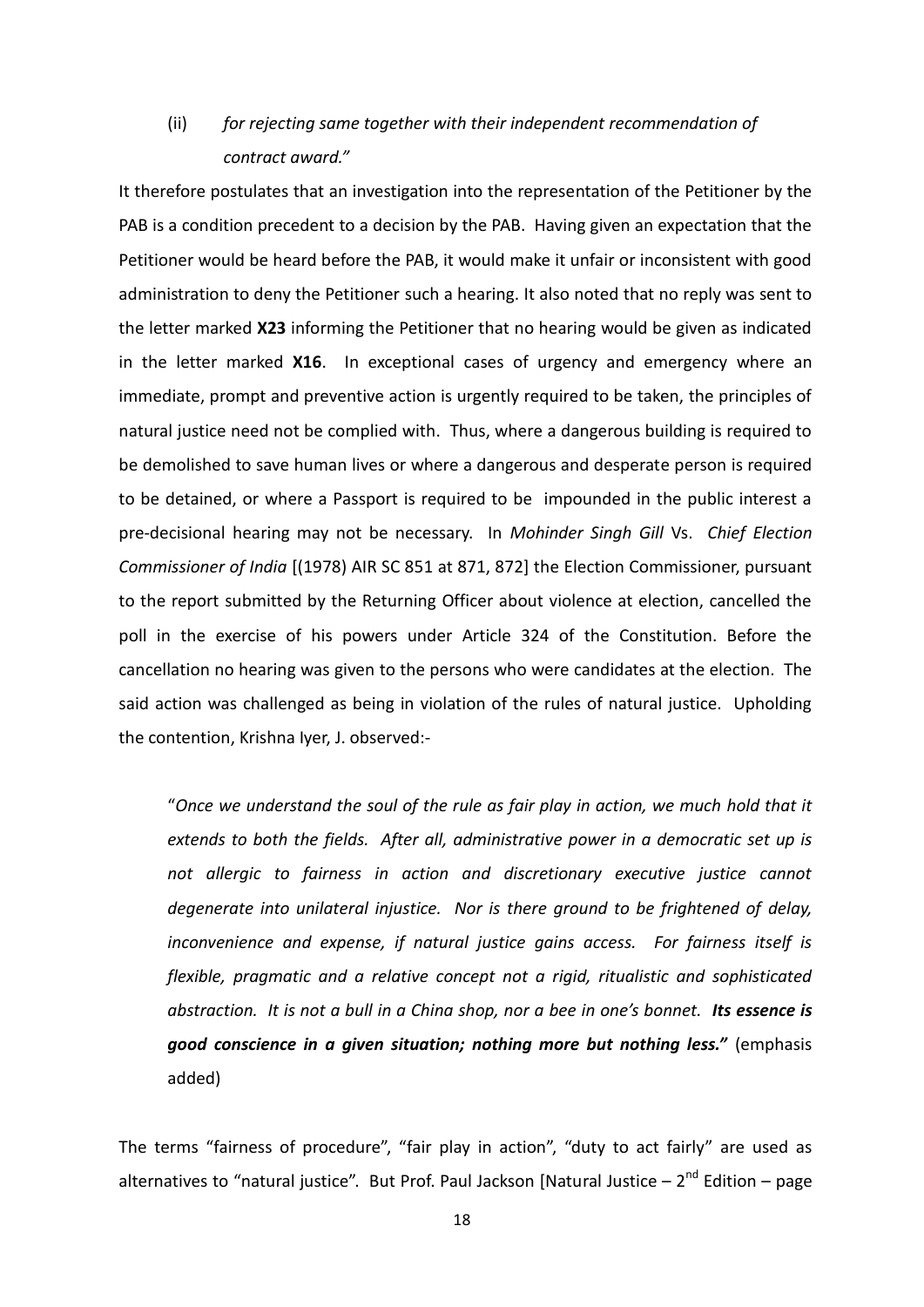11] points out that such phrases may sometimes be used to refer not to the obligation to observe the principles of natural justice, but on the contrary the standard of behavior the Courts are required to be followed even in circumstances where the duty to observe natural justice is inapplicable. Thus, the Courts apply the broader notion of "fairness" and "fair procedure" than the "duty to act judicially". In the leading case of *Kesava Mills Co.* Vs. *Union of India* [(1973) AIR SC 389] Mukherjea J. rightly stated that the administrative authority concerned should act fairly, impartially and reasonably. The legitimacy of an action/expectation can be inferred if it is founded on the sanction of law or custom or established practice or procedure in regular or natural sequence, otherwise, it would betray the expectation of the Petitioner to present his appeal before the PAB. Whilst the PAB had finally recommended to the Cabinet of Ministers to cancel the tender and to call for international bids again, I am of the view that the PAB was duty bound to act fairly and reasonably in dealing with the rights and/or interests of the people and in case of any breach thereof the Court should act upon in striking down, any order made by the PAB in the exercise of the Courts' jurisdiction and direct the concerned authorities to exercise its functions fairly, reasonably in compliance with the Guidelines, the established practice or procedure and in accordance with legal and constitutional provisions.

Hence, having given an expectation to the Petitioner, the failure on the part of the PAB to afford a hearing to the Petitioner is in violation of the principles of "natural justice". As I have observed above, if the PAB had considered the appeal of the Petitioner, without giving the Petitioner an opportunity of being heard, any decision taken by the PAB as evidenced by **X30** would be in violation of the *audi alteram partem* rule, which is the quest of justice under the rule of law and has been considered a universally and most spontaneously acceptable principle, render the decision made by the PAB bad in law. Paragraph 3 of page number three of the Report of the PAB states that the decision not to inquire the appeals is due to a report published in a newspaper. This is not acceptable and it is not proper for not holding any inquiry as this is a tender of National importance. The Court is of the view that if the Appeal Board has given a chance to submit oral submissions to all the concerned parties a justifiable and correct decision could have been arrived at.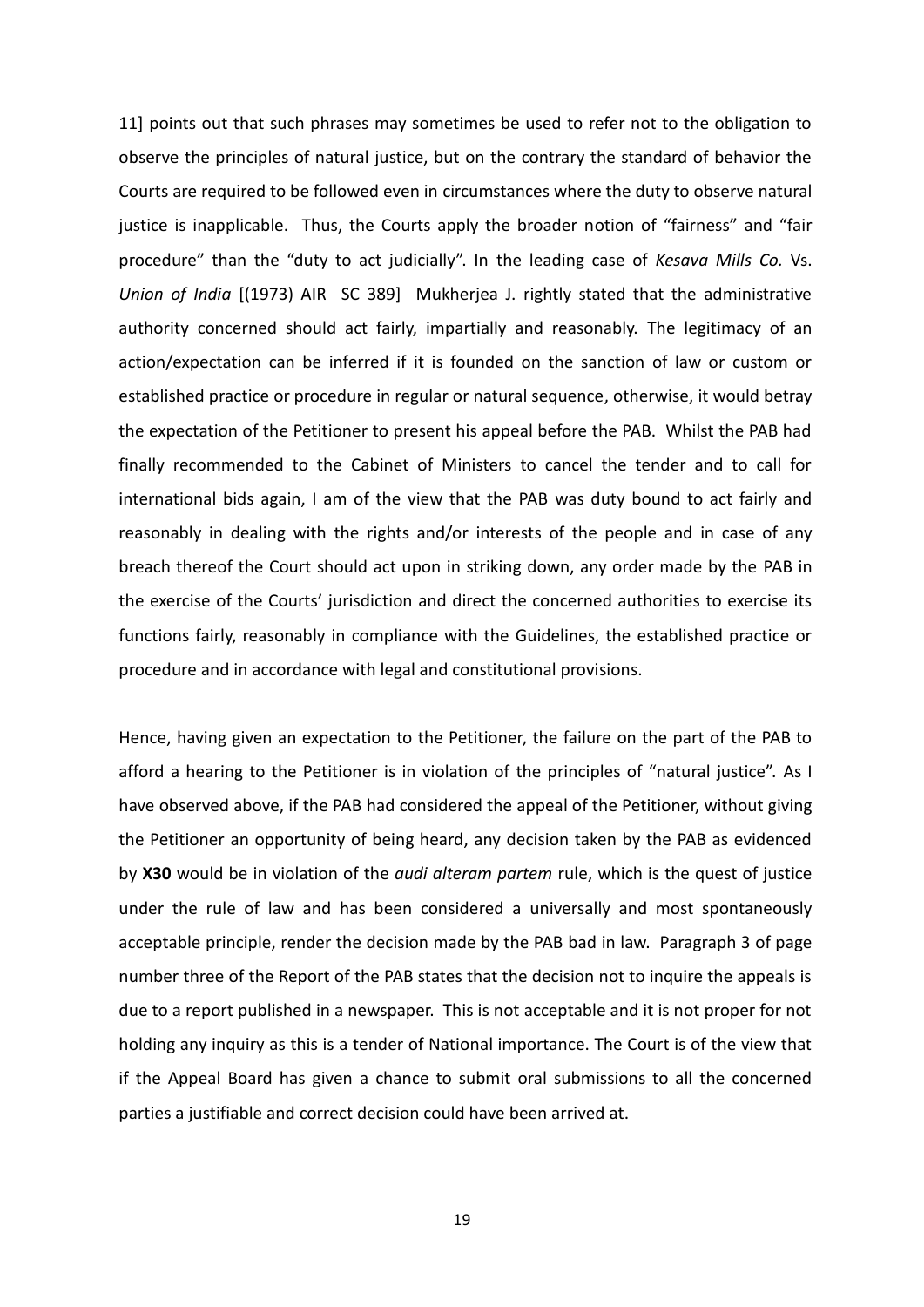The First Respondent in its Cabinet Memorandum dated 16<sup>th</sup> September 2015 (X26), inter alia, states at paragraph 4 as follows:-

*"As per the provisions under Section 8.3 of the Procurement Guidelines, the unsuccessful bidders were allowed to appeal against the decision taken by the Board with respect to this tender. The Appeal Board after consideration of these appeals has recommended to the Cabinet of Ministers to cancel the tender and request international bids again to select a suitable bidder."*

It would appear from the Cabinet Memorandum **X26** which is also marked as **5R1**, approval of the Cabinet of Ministers was sought to award the tender to the lowest evaluated responsive bid submitted by M/s. Swiss Singapore International Company Ltd.  $(22^{nd}$ Respondent), One does not known whether after the removal of the two evaluation criteria, namely, step 1.3 and step 1.4 contained in Clause 5.4 of ITB, the  $22^{nd}$  Respondent becomes the lowest evaluated responsive bidder. I have already held that those two steps referred to in Clause 5.4 of ITB should not have been ignored after the opening of the Bids violating Clause 5.3.20 of the Government Procurement Guidelines – 2006. The Cabinet of Ministers without knowing that the evaluation criteria has been modified by the SCAPC after the opening of the bids, directed the Secretary, Ministry of Power and Renewable Energy to take action to enter into a contract for a quantity of Coal required for one year with the Bidder recommended by the SCAPC.

The Cabinet Memorandum marked **5R1** filed along with the Affidavit of the 5<sup>th</sup> Respondent dated 30<sup>th</sup> October 2015 inter alia, states thus:-

*"In this context, the SCAPC before taking a decision in this instance has taken a policy approval from the Cabinet of Ministers, a recommendation from the Hon. Attorney-General on legal issues and has done a careful technical study on scientific matters before arriving at a decision.*

*In spite of this, it appears that the Procurement Appeal Board has not considered any of these facts which has been carefully submitted by the TEC and the* SCAPC. In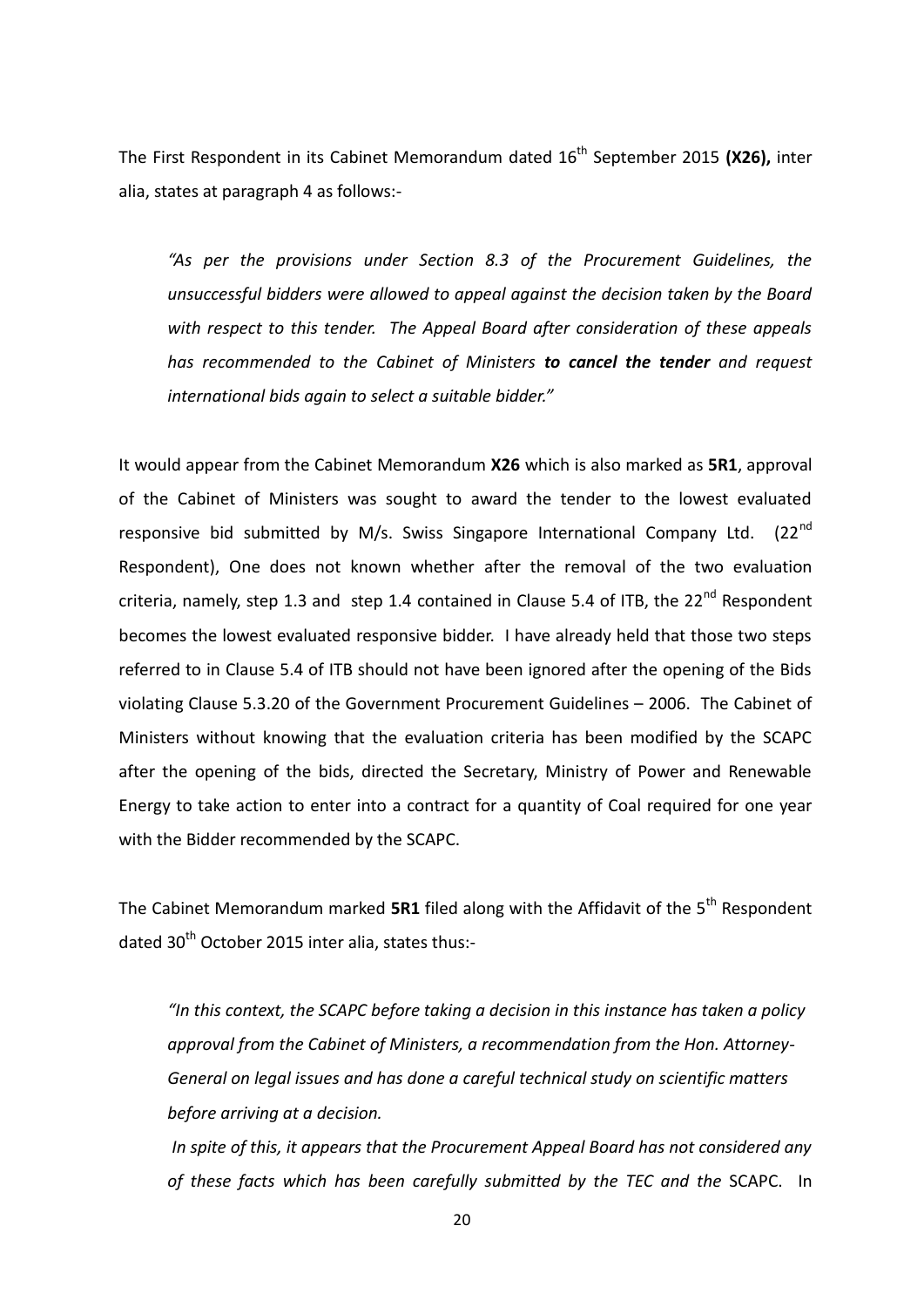addition, the Appeal Board **has not given any opportunity to submit any scientific and technical clarifications when considering the appeals to any party.** In this instance also the Appeal Board has recommended to cancel the tender.

*…………………………………………………………………………………………………………………………………*

*The Procurement Appeal Board has stated that the SCAPC has changed the conditions of the tender as the second reason which is not correct. The SCAPC has only interpreted the conditions stated in the bid bond without changing any of the tender conditions."* (emphasis added)

Thus, the Cabinet Memorandum too found fault with the PAB for not affording an opportunity of hearing to the parties concerned. Learned President's Counsel for the 22<sup>nd</sup> Respondent also submitted that the failure to give a hearing violated the principles of natural justice.

This Cabinet Memorandum misled the Cabinet of Ministers where in fact the SCAPC at its Meeting held on 29.06.2015 directed the TEC to re-evaluate the tenders without taking into consideration steps 1.3 and 1.4 for the evaluation of bids.A direction by the SCAPC to TEC to drop Steps 1.3 and 1.4 cannot by any means equated to interpretation of the conditions stated in the bid bond. Thus, the Cabinet decision taken on the Memorandum marked **5R1**  was obtained by misleading the Cabinet of Ministers. The decision taken by the Cabinet of Ministers on 22.09.2015 marked **5R2** cannot be considered as a valid decision, in so far as it relates to the entering into a contract for one year with the bidder recommended by the SCAPC.

When specific provisions are laid down in the Government Procurement Guidelines – 2006 and in the Bid Documents, the rule of law will imply that the requirements of those provisions are not violated. The power of the State is conferred on the Members of the SCAPC and the PAB to be held in trust for the benefit of the public. The Supreme Court being the protector and guarantor of the fundamental rights cannot refuse to entertain an application seeking protection against infringement of such rights. The Court must regard it as its solemn duty to protect the fundamental rights jealously and vigilantly. It has an important role to play not only preventing or remedying the wrong or illegal exercise of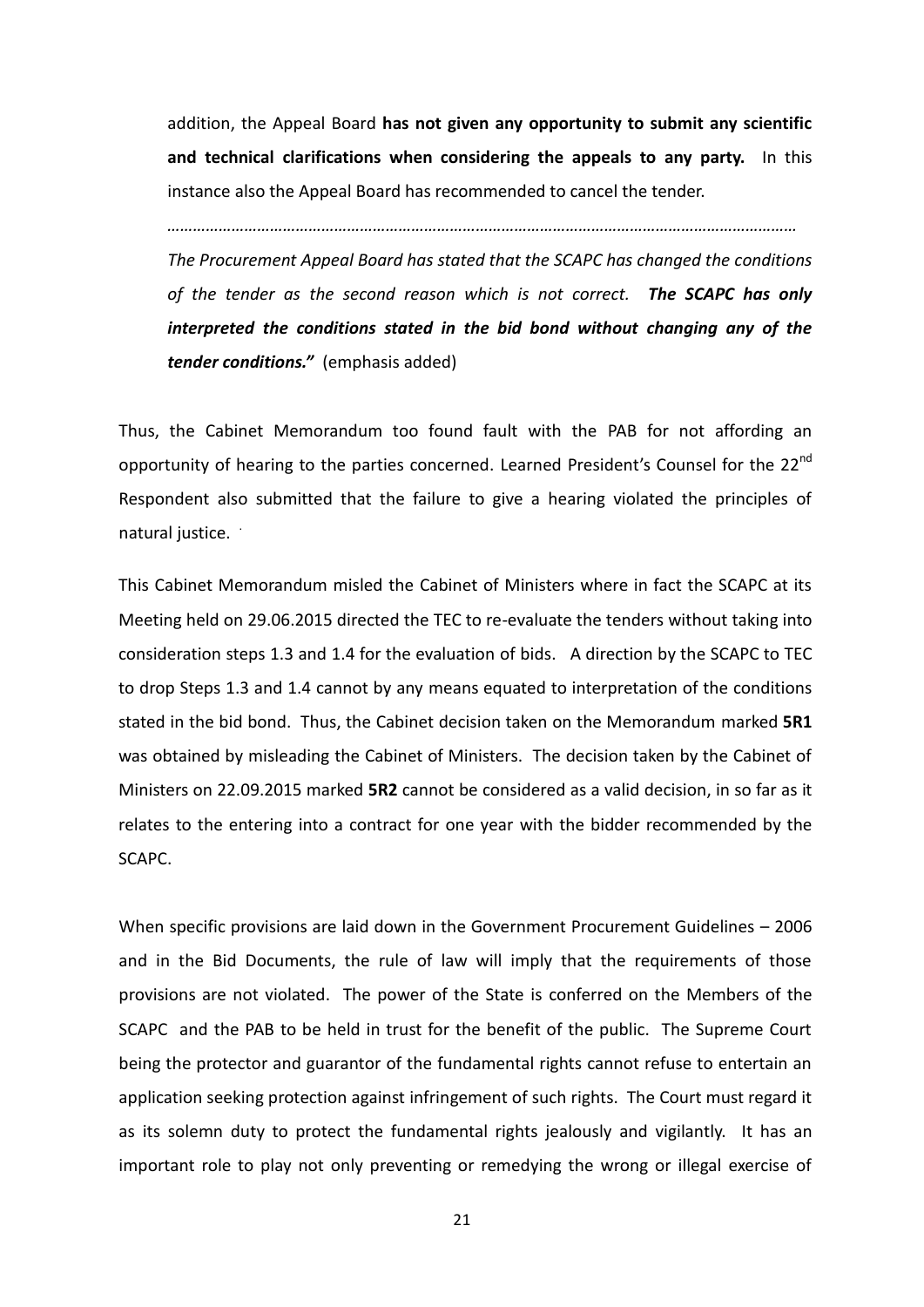power by the authority but has a duty to protect the nation in directing it to act within the framework of the law and the Constitution.

#### Preliminary Objection raised by the State

The first Preliminary Objection of the learned Additional Solicitor General was that the Petitioner Company has no locus standi to have and maintain this application in as much as the Petitioner Company is incorporated in Singapore has invoked the jurisdiction of this Court by itself without a local agent, representative or an Attorney-at-Law.

In the case of *Environmental Foundation Ltd.* Vs. *Urban Development Authority* (2009) 1 S.L.R. 123, an objection was raised on the ground that as the Petitioner was an incorporated Company it was not entitled to the protection afforded under Article 12 as it was available on to persons and Article 14 was available only to citizens. S.N.Silva, C.J. observed that "persons" as appearing in Article 12(1) should not be restricted to "natural" persons but extended to all entities having legal personality. The Court further held "although Counsel contended that Article 14(1) should be read differently in view of the reference to a "citizen" that distinction does not carry with it a difference which would **enable a Company incorporated in Sri Lanka** to vindicate an infringement under Article 12(1) and disqualify it from doing so in respect of an infringement under Article 14(1)". Thus Mr. Faisz Musthapha argued that the Court extended the protection afforded under Articles 12(1) and 14(1) only to incorporated companies in Sri Lanka. (emphasis added). I am in agreement with his submissions.

Dr. Amerasinghe, J. in the case of *Pamkaya (M) SND BHD(appearing by its Attorney, Hemachandra and another) Vs. Liyanarachchi, Secretary, Ministry of Transport and Highways and Another* (2001) 1 S.L.R. 118 at 122 noted as follows:*-*

*"However, the third reason, namely the failure to submit the Certificate of Registration of the local agent was in my view, a valid ground for the rejection of the Bid of General & Railway Supplies (Pvt) Ltd, albeit not, as stated by the Committee under Clause 4, but in terms of Clause 29 of "Instruction to Bidders". Clause 29 states that all persons who act as an agent or sub-agent, representative or nominee for or*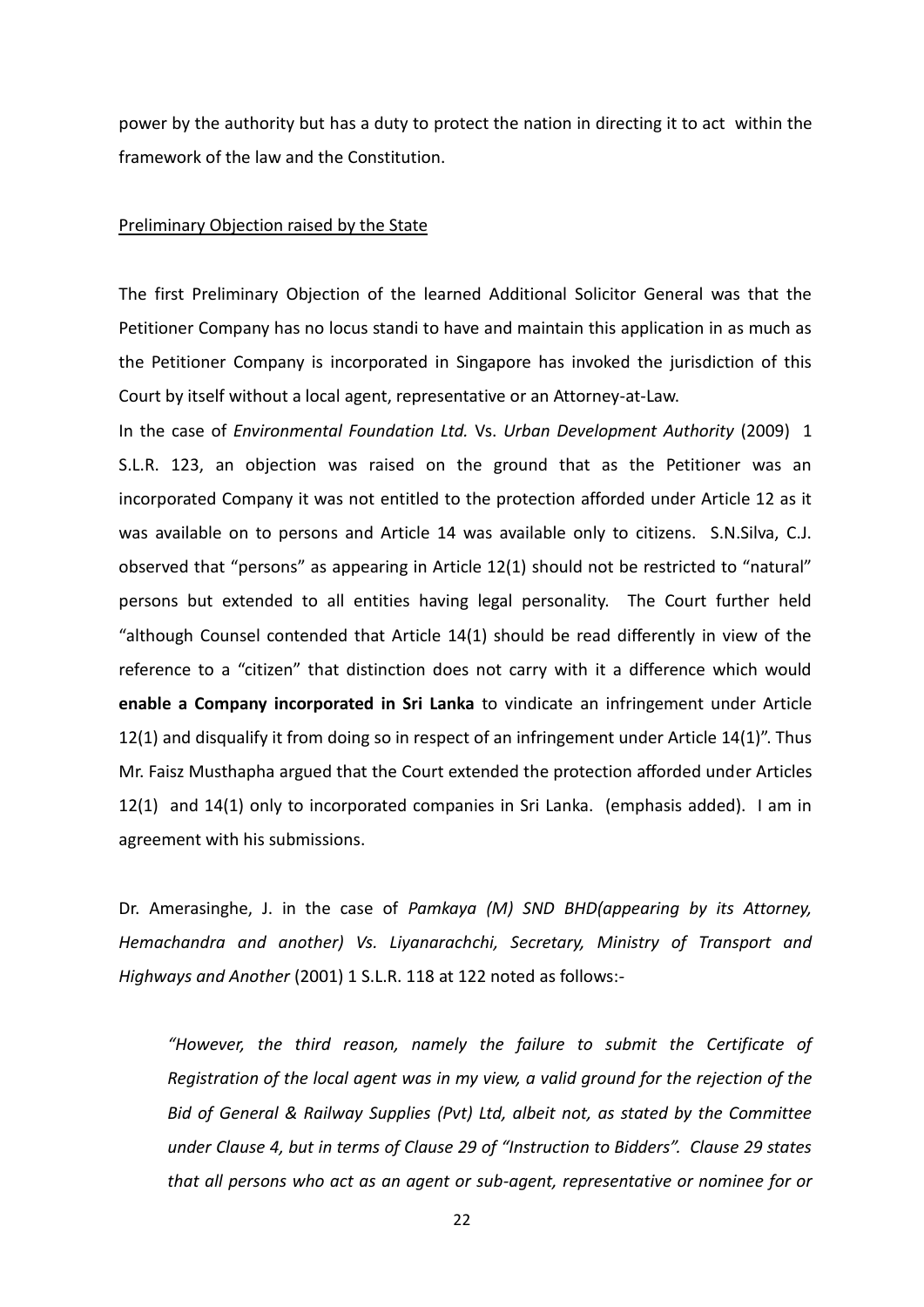*on behalf of any bidder are required to register themselves before submission of Bids with Registrar of Contracts, Sri Lanka as required by Public Contracts Act No. 3 of 1987. The Certificate of Registration should be submitted with the Bid. The Bids of Bidders who fail to submit this Certificate shall be rejected."* 

The underlying principle is that the Award of the tender must be based on compliance with the terms and conditions of the tender documents on the date and at the time specified for the closing of the tender. An offer that does not comply with the terms, conditions and specifications at that time and date must be rejected in the same way as a later offer. It must be noted that the  $2^{nd}$  Petitioner in this case was a Company registered in Sri Lanka and the first Petitioner was registered as the Agent, Sub-agent, representative or nominee of the Company in terms of the Public Contracts Act No. 3 of 1987.

The Bidding Document containing the Instructions to Bidders **(X3**) in Clause 1.1 specifically provides that the provisions of Public Contracts Act No. 3 of 1987 (hereinafter referred to as "PCA") is applicable to this procurement. In terms of Section 6 of the PCA the duties of the Registrar, inter alia, includes:-

(a) to register

- (i) every tenderer or ever person who acts as an agent, sub-agent, representative or nominee for and on behalf of such tenderer;
- (ii) every public contract

Clause 2(2) of the regulations framed under PCA reads thus:-

"Where :-

- (a) any person is registered as an agent, sub-agent, representative or nominee for or on behalf of any tenderer; and
- (b) a Public Contract is registered,

a Certificate of Registration, in such form as specified in Form PCA 3 and PCA 4 and set out in the First Schedule to these Regulations shall be issued by the Registrar.

**Provided, however, the Certificate of Registration, to any person who is registered as an agent, sub-agent, representative or nominee for or on behalf of any tenderer, shall be issued by the Registrar, subject to the condition, that such person shall**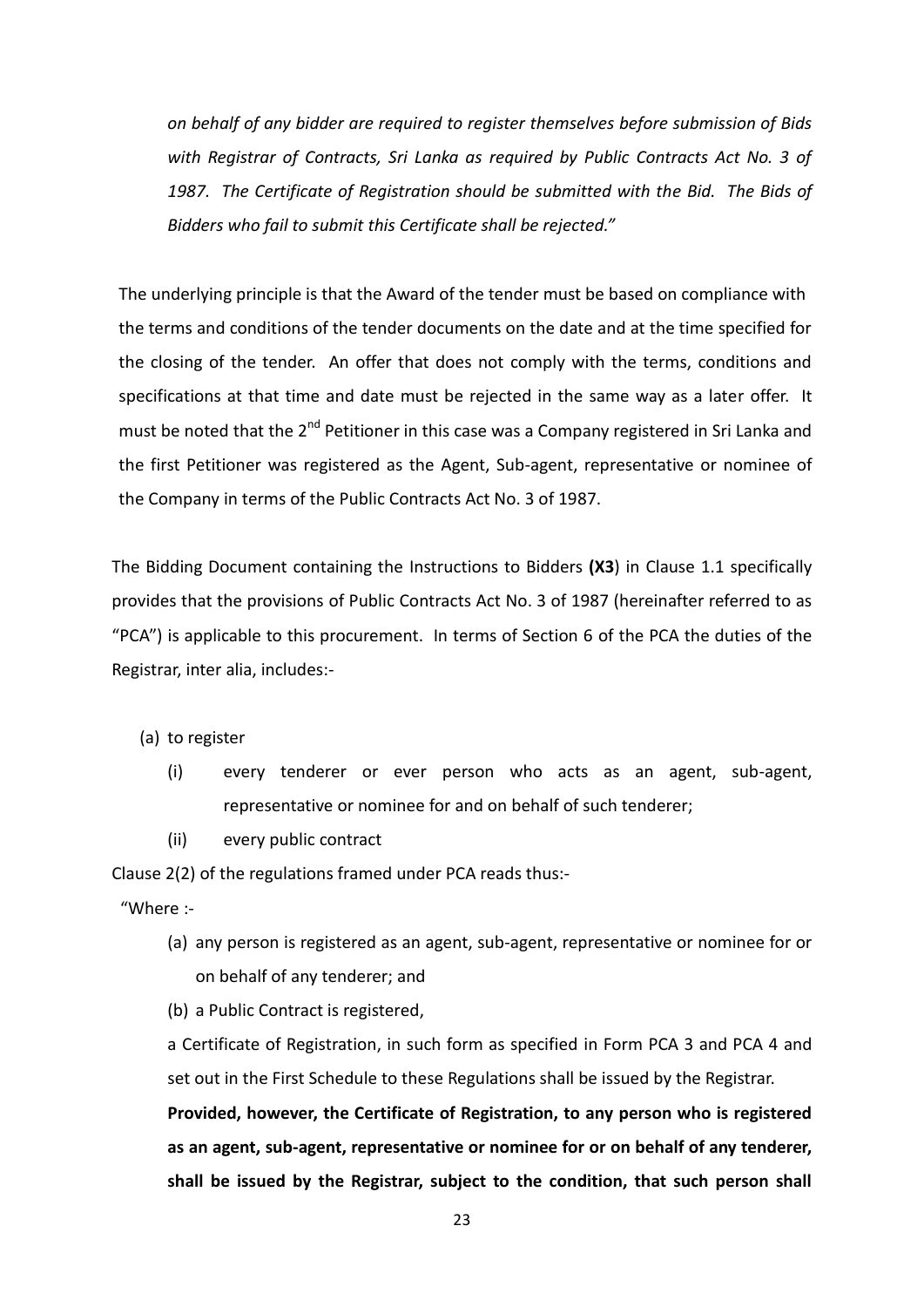**apply for registration of the public contract in the performance in respect of which he was appointed as agent, Sub-agent, representative or nominee for or on behalf of the tenderer, within sixty days of the award of such public Contract to the tenderer.** (emphasis added)

The proviso to Clause 2(2) necessarily implies as a pre-condition that unless there is an agent, sub-agent, representative or nominee for or on behalf of any tenderer and registered, he cannot subsequently apply for registration of the Public Contract within Sixty days of award of such Contract to the tenderer. Thus, it is mandatory that there has to be a registered agent or sub – agent or representative or nominee on behalf of a tenderer.

The Bid document presented by the Petitioner's Bid proposal marked **X5a** dated 2nd April 2015, was submitted by the Petitioner's authorized signatory, Mr. Manish Dahiya in his capacity as the Executive Director. His signature has been witnessed by two others, namely, Mr. Girish Koulgi, Vice President and Mr. Nikesh Pathak, Manager. Thus, the Petitioner Company has tendered its bid through an authorized signatory which would attract the provisions of the Public Contracts Act No. 3 of 1987 which makes it mandatory the registration of its agent, sub-agent, representative or nominee on behalf of the tenderer.

Section 9(2) of PCA provides that no person required to be registered under Section 8 shall have any dealing directly or indirectly, relating to a Public Contract with any Member of a Public Body, a Technical Committee, Tender Board or Evaluation Board without first producing a valid Certificate of Registration under PCA. For purposes of PCA "tenderer" means a Company of Firm incorporated or registered or has its principal place of business outside Sri Lanka. It is such a registered person as an Agent, sub-agent, representative or nominee for and on behalf of the Petitioner Company is entitled to institute action in terms of Article 126 of the Constitution, as the Petitioner Company is not incorporated in Sri Lanka. Therefore, the Petitioner Company per se which is incorporated in Singapore has no locus standi to invoke the jurisdiction of this Court, for the violation of its Fundamental Rights. As the First Preliminary Objection is entitled to succeed, I do not intend to consider the Second Preliminary Objection.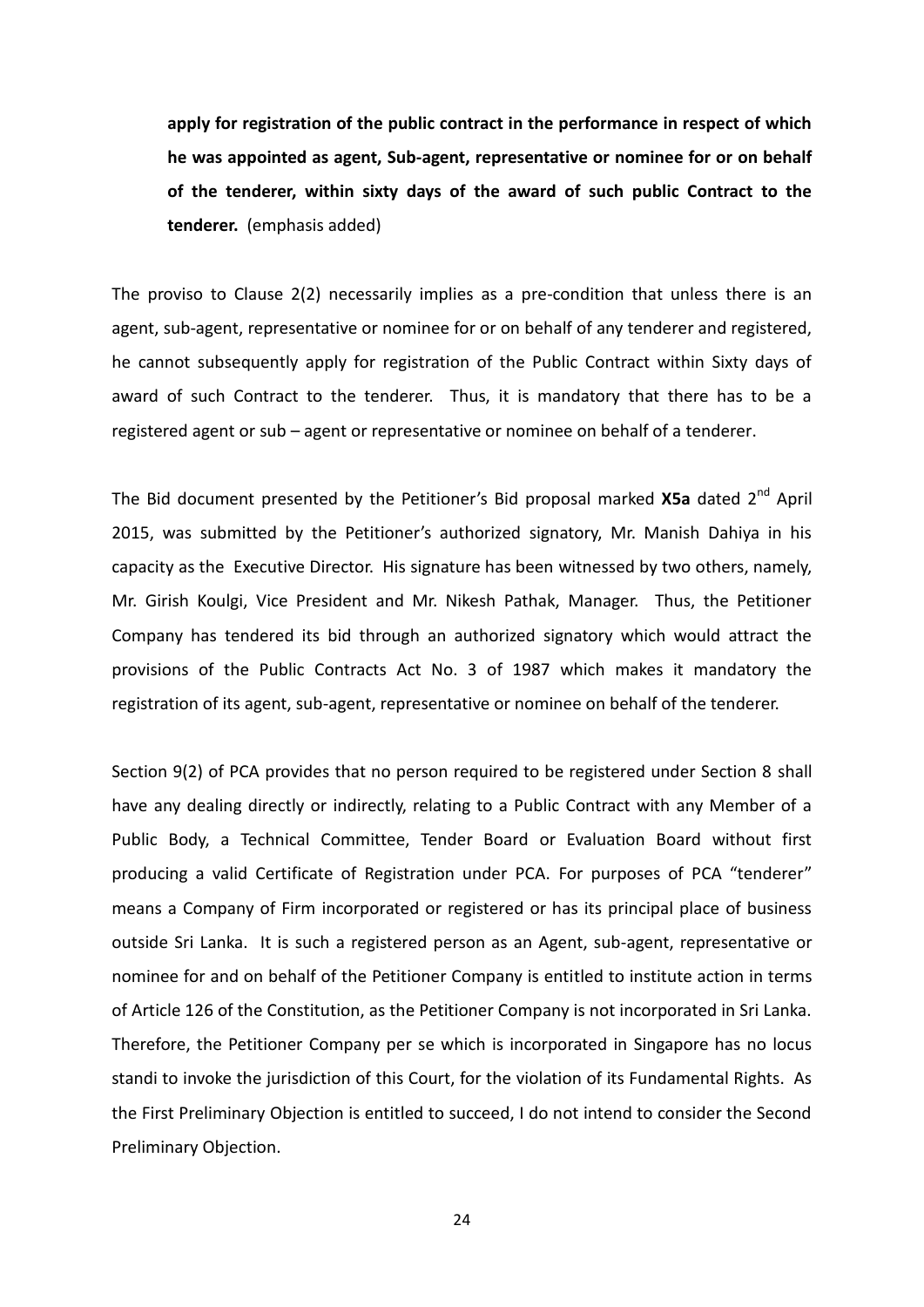The application is therefore liable to be dismissed on the First Preliminary Objection subject, however, to the following direction issued by Court to the Third Respondent in terms of Article 126(4) of the Constitution.

It would be appropriate to quote the observation made by Wanasundera, J. in *Jayanetti* Vs. *The Land Reform Commission* (1984) 2 S.L.R. 172 at 179

*"…. we are empowered after such inquiries, as we consider necessary to grant such relief or make such direction in the case as we may deem just and equitable. This is an extensive jurisdiction and it carries with it all implied powers that are necessary to give effect and expression to our jurisdiction. We would include within our jurisdiction, inter alia, the power to make interim orders and to add persons without whose presence questions in issue cannot be completely and effectually decided. In fact, our present decision in no way widens the ambit of Article 126 but seeks to articulate its real scope and to make the remedy more effective"*

In the words of Md Faizal Karim J, in the case of *SSA Bangladesh Lt*d. Vs. *Engineer, Mahmud – ul Islam* 9 BLC (AD)(2004), "*The judiciary has an important role to play not only preventing or remedying the wrong or illegal exercise of power by the authority but has a duty to guide the nation in shaping its destiny within the framework of the law and the Constitution. The Court of law would always jealously guard against any abuse or misuse of power/authority by the State functionary in dealing with the State property."* 

As I observed in the case of *State Electricity Board Accountants' Association* Vs. *Hon. Patali Champika Ranawaka and Others*, in S.C. F.R. 18/15 (S.C. Minutes of 03.05.2016) that Constitutions do not change with the varying tides of public opinion and desire, the Courts should never allow a change in public sentiment to influence them in giving a construction not warranted by the intention of its founder. Thus, this application is dismissed in limine on the first preliminary objection raised by the Respondents. However, considering the procedural flaws, I have referred to above, the fact that the award of tender involved public funds, and the solemn duty of the Court to protect the Rule of Law embodied in the Constitution in order to ensure its credibility in the faith of the people, I consider it